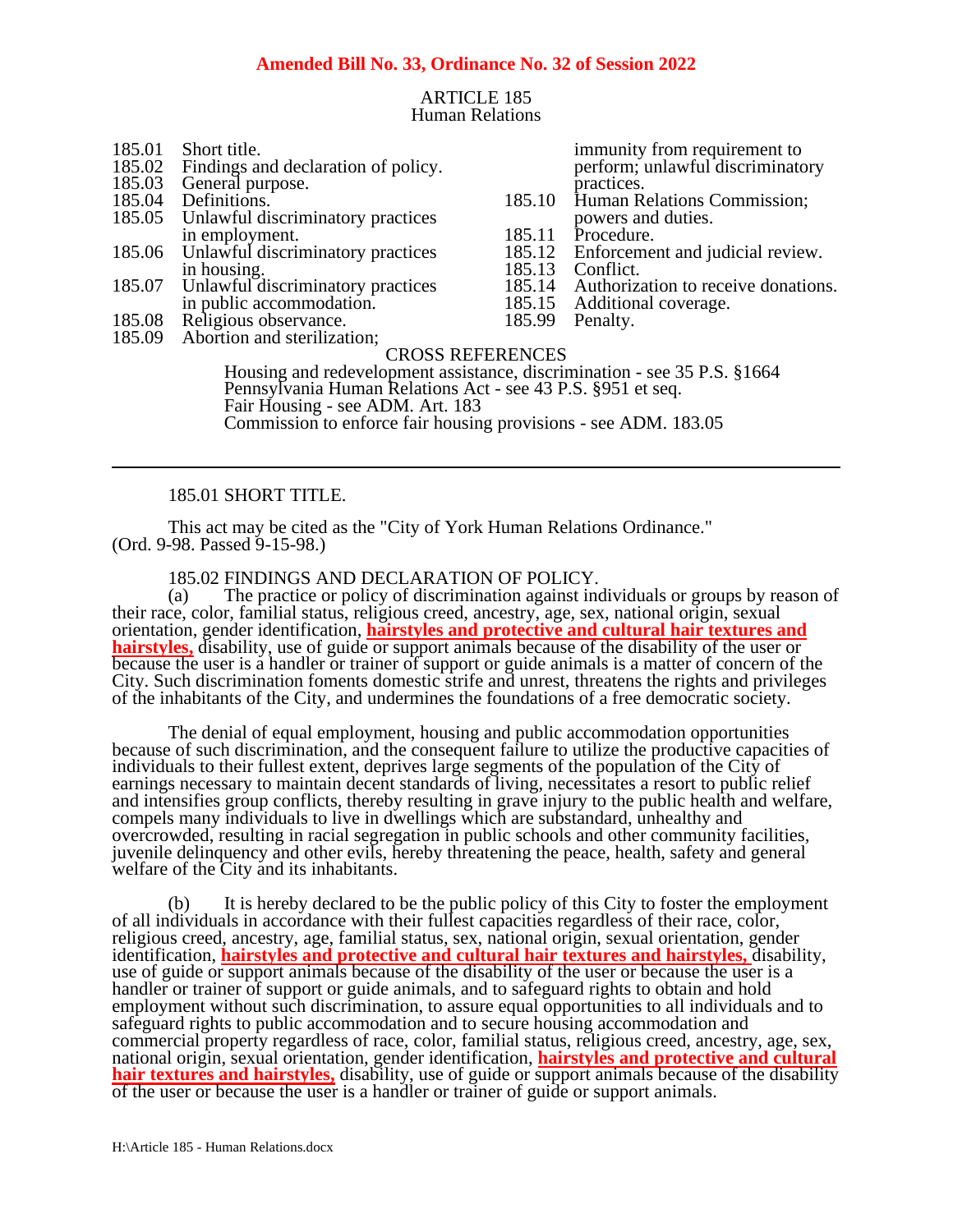(c) This article shall be deemed an exercise of the powers granted to the City under applicable State and Federal laws for the protection of the public welfare, prosperity, health and peace of the people of the City of York. The provisions of this article shall be construed liberally for the accomplishment of the purposes therein. (Ord. 23-2015. Passed 10-6-15.)

#### 185.03 GENERAL PURPOSE.

The opportunity for an individual to obtain employment for which he is qualified, and to obtain all the accommodations, advantages, facilities and privileges of any public accommodation and of any housing accommodation and commercial property without discrimination because of race, color, familial status, religious creed, ancestry, disability, age, sex, national origin, sexual orientation, gender identification, **hairstyles and protective and cultural hair textures and hairstyles,** the use of a guide or support animal because of the disability of the user or because the user is a handler or trainer of support or guide animals is hereby recognized as and declared to be a civil right which shall be enforceable as set forth in this article.

(Ord. 23-2015. Passed 10-6-15.)

#### 185.04 DEFINITIONS.

As used in this article, unless a different meaning clearly appears from the context, certain terms are defined as follows. Words importing the masculine extend and shall be applied to the feminine and neuter genders.

- (a) "Accessible" means being in compliance with the applicable standards set forth in
	- the following:<br>(1) The Fa (1) The Fair Housing Act (Public Law 90-284, 42 U.S.C. § 3601 et seq.);<br>(2) The Americans with Disabilities Act of 1990 (Public Law 101-336, 42
	- The Americans with Disabilities Act of 1990 (Public Law 101-336, 42) U.S.C. § 12101 et seq.);
	- (3) The act of September 1, 1965 (P.L. 459, No. 235, 71 P.S. § 1455.1 et seq.), entitled, as amended, "An act requiring that certain buildings and facilities adhere to certain principles, standards and specifications to make the same accessible to and usable by persons with physical disabilities, and providing for enforcement;" and
	- (4) Other applicable Federal, State or local laws or regulations covering accessibility or accommodations.
- (b) "Age" includes any person eighteen (18) years of age or older.<br>(c) "Aggrieved person" means any person who claims to have bee
- (c) "Aggrieved person" means any person who claims to have been injured by a discriminatory practice or believes that a discriminatory practice is about to occur.
- (d) "Commercial property" means:
	- (1) Any building, structure or facility, or portion thereof, which is used, occupied or is intended, arranged or designed to be used or occupied for the purpose of operating a business, an office, a manufactory or any public accommodation; and
	- (2) Any vacant land offered for sale, lease or held for the purpose of constructing or locating thereon any such building, structure, facility, business concern or public accommodation.
- (e) "Commission" means the City of York Human Relations Commission.
- "Disability," with respect to a person, means:
	- (1) A physical or mental impairment which substantially limits one or more of such person's major life activities;
	- (2) A record of having such an impairment; or
	- Being regarded as having such an impairment, but such term does not include current, illegal use of or addiction to a controlled substance, as defined in section 102 of the Controlled Substances Act (Public Law 91- 513, 21 U.S.C. § 802).
	- (4) As used in this paragraph, the phrase:
		- A. "Physical or mental impairment" means a physiological disorder or condition, cosmetic disfigurement, or anatomical loss affecting one or more of the following body systems: neurological;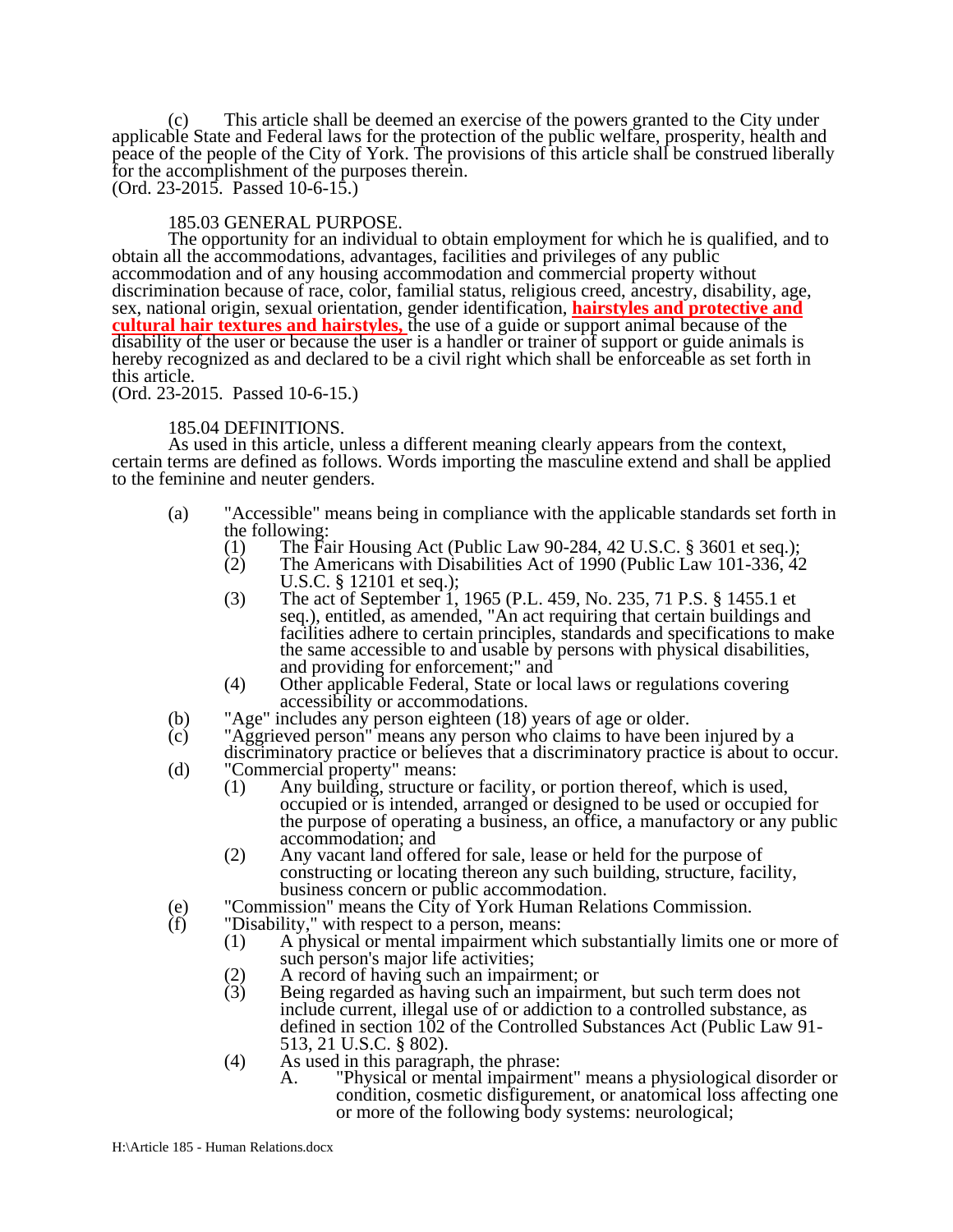musculoskeletal; special sense organs; respiratory, including speech organs; cardiovascular; reproductive; digestive; genitourinary; hemic and lymphatic; skin and endocrine or a mental or psychological disorder, such as mental illness, and specific learning disabilities.

- B. "Major life activities" means functions such as caring for one's self, performing manual tasks, walking, seeing, hearing, speaking, breathing, learning, and working.
- C. "Has a record of such an impairment" means has a physical or mental impairment that does not substantially limit major life activities but that is treated by an employer or owner, operator or provider of a public accommodation as constituting such a limitation; has a physical or mental impairment that substantially limits major life activities only as a result of the attitudes of others toward such impairment; or has none of the impairments defined in subsection(f) $(4)$ A. hereof but is treated by an employer or owner, operator, or provider of a public accommodation as having such an impairment.
- (g) "Discriminate" **or "discrimination"** means any difference in treatment in hiring, referring for hire, promoting, training, membership in employee or labor organizations, the sale, lease, rental or financing of housing, rendering service in places of public accommodation, because of race, color, familial status, religious creed, ancestry, age, sex, national origin, sexual orientation, gender identification, **hairstyles and protective and cultural hair textures and hairstyles,** disability, or the use of guide or support animals because of the disability of the user or because the user is a handler or trainer of support or guide animals. The term "discrimination" includes segregation, and also includes any act which is unlawful under this article.
- (h) "Employee" does not include:
	- $(1)$  Any individual employed in agriculture or in the domestic service of any person;
	- (2) Any individuals who, as a part of their employment reside in the personal residence of the employer;
		- Any individual employed by said individual's parents, spouse or child.
- (i) "Employer" means any person who employs four or more employees within the City of York, including the Commonwealth of Pennsylvania, and all political subdivisions, authorities, boards and commissions thereof, including the City of York, but excluding any religious group where selection is on the basis of membership in the religious group and not on the basis of race, color, familial status, ancestry, age, sex, national origin, sexual orientation, gender identification, **hairstyles and protective and cultural hair textures and hairstyles,** disability, or the use of a guide or support animal because of the disability of the user or because the user is a handler or trainer of support or guide animals.
- (j) "Employment agency" includes any person regularly undertaking, with or without compensation, to procure opportunities to work or to procure, recruit, refer or place employees.
- (k)  $\hat{r}$   $\hat{r}$  Fair Housing Act" means Public Law 90-284, 42 U.S.C. § 3601 et seq.<br>(1) Tamilial status" means one or more individuals who have not attained t
- "Familial status" means one or more individuals who have not attained the age of eighteen years being domiciled with:<br>(1) A parent or other person havin
	- (1) A parent or other person having legal custody of such individual or individuals; or
	- (2) The designee of such parent or other person having such custody, with the written permission of such parent or other person.

NOTE: The protections afforded against discrimination on the basis of familial status shall apply to any person who is pregnant or is in the process of securing legal custody of any individual who has not attained the age of eighteen years

**(m) "Hairstyles" means hair texture and styles of hair of any length, such as protective or cultural hairstyles, natural hairstyles, and other forms of hair presentation.**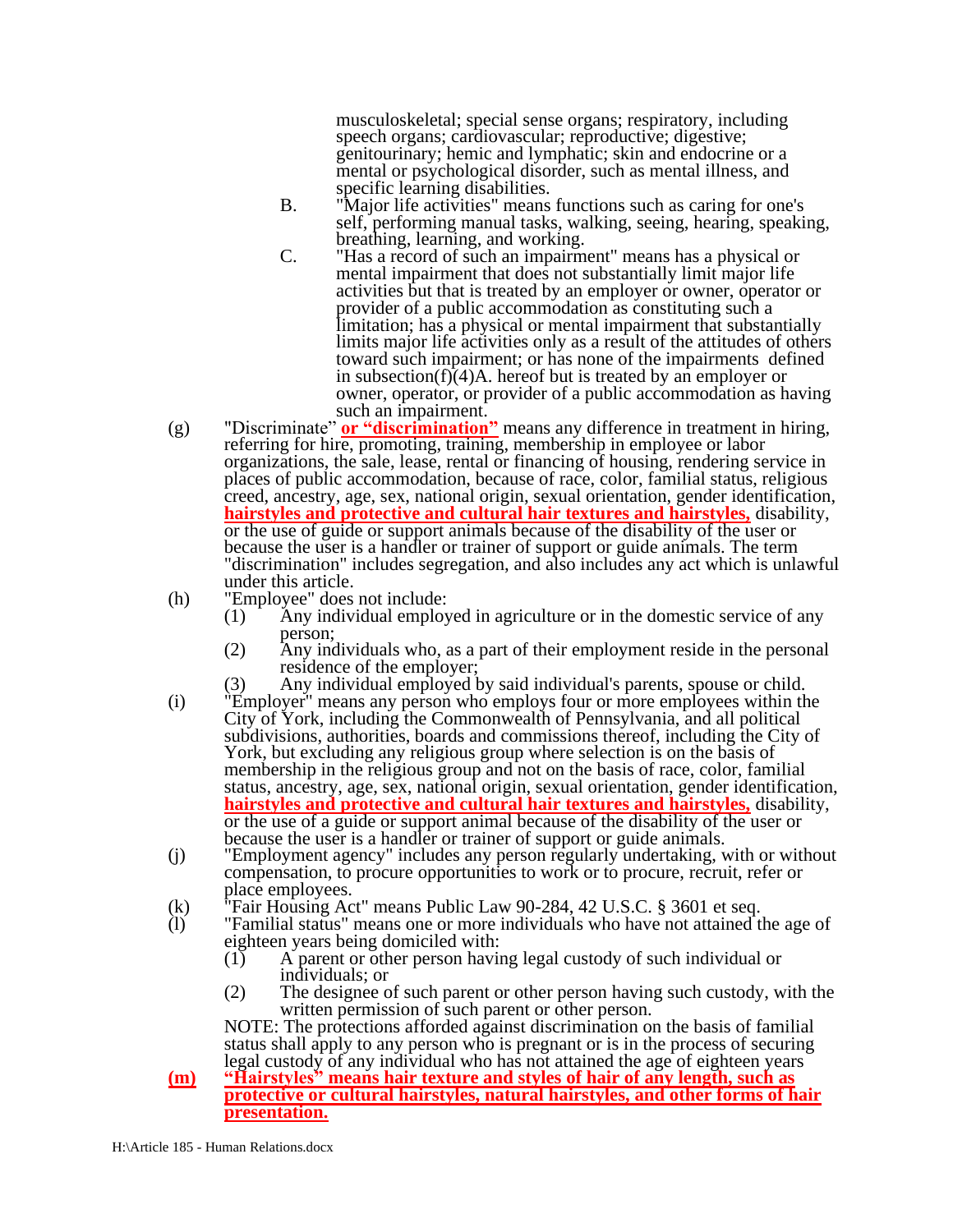- (n)(<del>m)</del> "Housing accommodation" includes:<br>(1) Any building, structure, mobi
	- Any building, structure, mobile home site or facility, or portion thereof, which is used, occupied or is intended, arranged or designed to be used or occupied as the home residence or sleeping place of one or more individuals, groups or families whether or not living independently of each other; and
	- (2) Any vacant land offered for sale, lease or held for the purpose of constructing or locating thereon any such building, structure, mobile home site or facility.

The term "housing accommodation" shall not include any personal residence, limited to the exceptions in  $\S 804$  (except (c)) of the Fair Housing Amendments Act of 1988. (See "u" "v" below).

- **(o)**(n) "Housing for older persons" means housing:
	- (1) Provided under any State or Federal program that the Commission determines is specifically designed and operated to assist elderly persons (as defined in the State or Federal program and subordinate to any determination made by the Secretary of Housing and Urban Development with respect to federally-assisted programs); or
	- (2) Intended for, and solely occupied by, persons sixty-two years of age or older; or
	- (3) Intended and operated for occupancy by persons fifty-five years of age or older, and:<br>A. At
		- At least eighty percent (80%) of the occupied units are occupied by at least one person who is fifty-five years of age or older;
		- B. The housing facility or community publishes and adheres to policies and procedures that demonstrate the intent required under this subsection; and
		- C. The housing facility or community complies with rules issued by the Commission for verification of occupancy, which shall:
			- 1. Provide for verification by reliable surveys and affidavits; and
			- 2. Include examples of the types of policies and procedures relevant to a determination of compliance with the requirement of subsection  $(0)(n)(3)C.1$ . hereof. Such surveys and affidavits shall be admissible in administrative and judicial proceedings for the purposes of such verification.

NOTE: Housing shall not fail to meet the requirements for housing for older persons by reason of persons residing in such housing as of September 13, 1988, who do not meet the age requirements of subsections  $\overline{\textbf{(o)}\textbf{(h)}}(1)$  or (3) hereof.

- **(p)**(o) "Independent contractor" includes any person who is subject to the provisions governing any of the professions and occupations regulated by State licensing laws enforced by the Bureau of Professional and Occupational Affairs in the Department of State, or is included in the Fair Housing Act (Public Law 90-284, 42 U.S.C. § 3601 et seq.).
- **(q)**(p) "Labor organization" includes any organization which exists for the purpose, in whole or in part, of collective bargaining or of dealing with employers concerning grievances, terms or conditions of employment or of other mutual aid or protection in relation to employment.
- **(r)**(q) "Lending institution" means any bank, insurance company, savings and loan association or any other person or organization regularly engaged in the business

of lending money, guaranteeing loans, purchasing loans or providing other financial assistance which is either secured by residential real estate or is for the purpose of purchasing, constructing, improving, repairing or maintaining a dwelling, or engaged in the selling, brokering, or appraising of residential real property.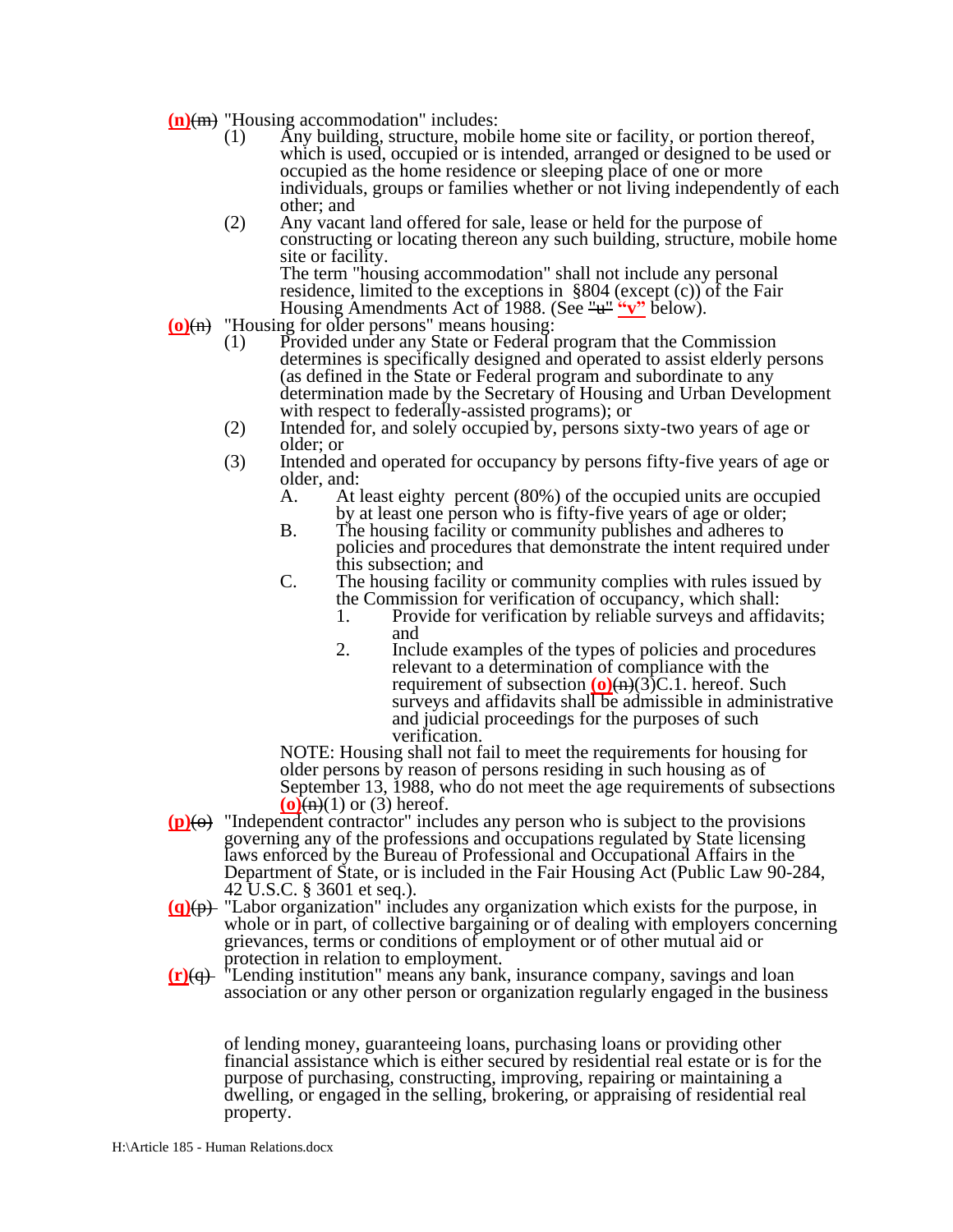- **(s)**(r) "Non-job related disability" means any disability which does not substantially interfere with the ability to perform the essential functions of the employment which a disabled person applies for, is engaged in or has been engaged in. Uninsurability or increased cost of insurance under a group or employee insurance plan does not render a disability job related.
- **(t)**(s) "Owner" includes lessee, sublessee, assignee, manager, agent or any other person having the right of ownership or possession or the authority to sell, rent or lease any housing accommodation, including the City and its departments, boards and commissions.
- **(u)**(t) "Person" includes one or more individuals, partnerships, associations, organizations, corporations, legal representatives, trustees in bankruptcy or receivers. It also includes, but is not limited to, any owner, lessor, assignor, builder, manager, broker, salesman, agent, employee, independent contractor, lending institution, the Commonwealth of Pennsylvania, and all political subdivisions, authorities, boards and commissions thereof, including the City of York.
- **(v)**(u) "Personal residence" means any single-family house sold or rented by an owner, provided:<br>(1) Th
	- That such private individual owner does not own more than three such single-family houses at any one time;
	- (2) That in the case of the sale of any such single-family house by a private individual owner not residing in such house at the time of such sale or who was not the most recent resident of such house prior to such sale, the exemption granted by this subsection shall apply only with respect to one such sale within any twenty-four month period;
	- (3) That such bona fide private individual owner does not own any interest in, nor is there owned or reserved on his behalf, under any express or voluntary agreement, title to or any right to all or a portion of the proceeds from the sale or rental of, more than three such single-family houses at any one time.
	- (4) That after December 31, 1969, the sale or rental of any such single-family house shall be excepted from the application of this article only if such house is sold or rented:<br>A. Without the use
		- Without the use in any manner of the sales or rental facilities or the sales or rental services of any real estate broker, agent, or salesman, or of such facilities or services of any person in the business of selling or renting dwellings, or of any employee or agent of any such broker, agent, salesman, or person;
		- B. Without the publication, posting or mailing, after notice, of any advertisement or written notice in violation of this article but nothing in this proviso shall prohibit the use of attorneys, escrow agents, abstractors, title companies, and other such professional assistance as necessary to perfect or transfer the title.

The term "personal residence"is limited to rooms or units containing living quarters occupied or intended to be occupied by no more than two (2) families living independently of each other, if the owner actually maintains and occupies one of such living quarters as his residence.

"Personal Residence"as defined is limited to the exceptions in §804 (except (c)) of the Fair Housing Amendments Act of 1988.

#### **(w)**(v) **"Protective and Cultrual Hair Textures and Hairstyles" means hairstyles and hair textures most commonly associated with race, including, but not limited to braids, cornrows, locs, Bantu knots, Afros, and twists, whether or**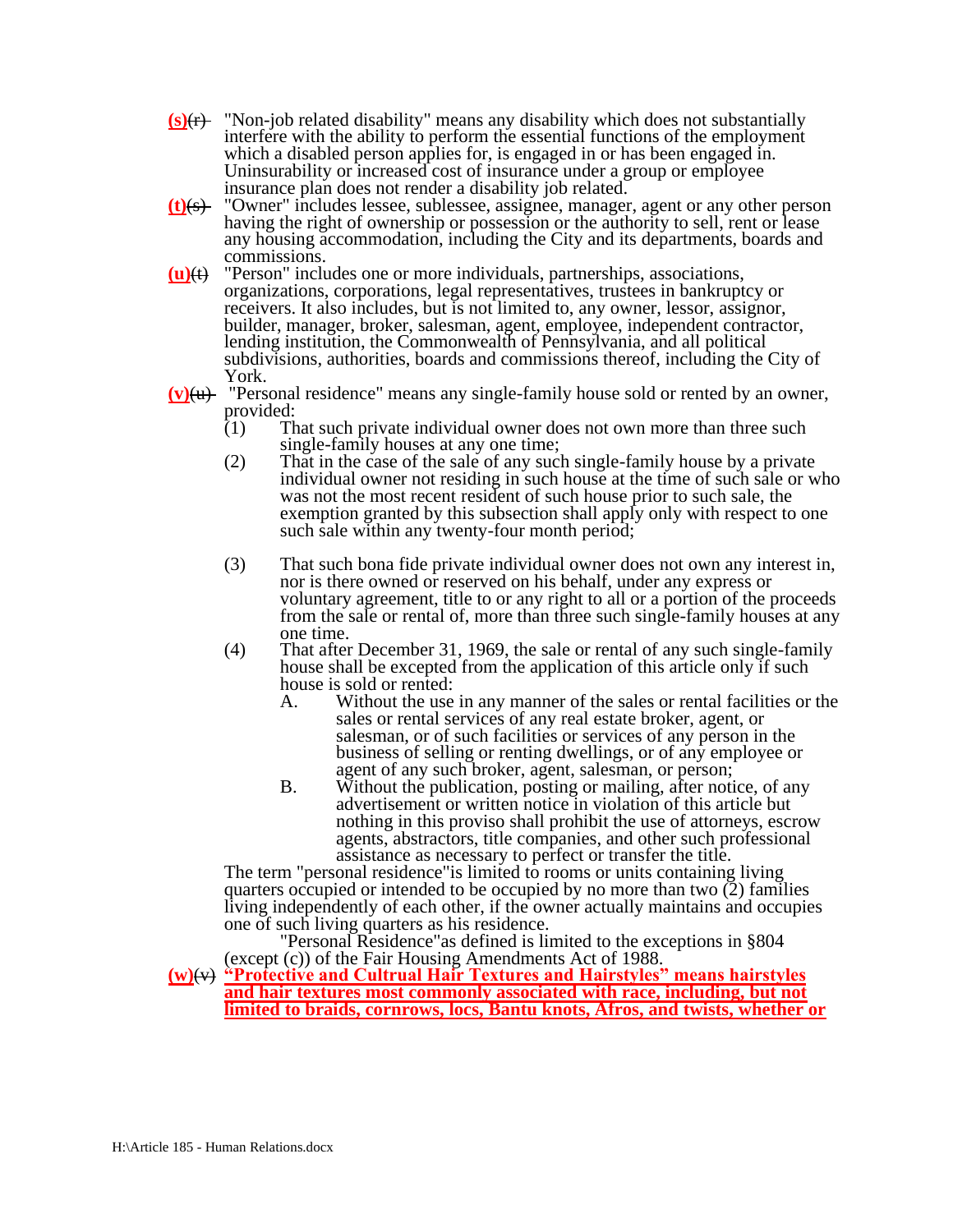#### **not hair extensions or treatments are used to create or maintain any such style, and whether or not hair is adorned by hair ornaments, beads, or, headwraps.**

- $(x)(y)$  "Public accommodation, resort or amusement" means provision of service; or any place which is open to, accepts or solicits the patronage of the general public; or offers goods or services to the general public; the Commonwealth of Pennsylvania, and all political subdivisions, authorities, boards and commissions thereof, including the City of York. The term "public accommodation" shall not include any accommodations which are in their nature distinctly private, personal and confidential.
- **(y)**(w) "Real estate-related transaction" means any of the following:
	- (1) The making or purchasing of loans or providing other financial assistance for purchasing, constructing, improving, repairing or maintaining a housing accommodation or commercial property.
	- (2) The purchasing, constructing, improving, repairing or maintaining a housing accommodation or commercial property.
	- (3) The selling, brokering or appraising of real property.
- **(z)**(x) "Real estate broker" means any natural person, partnership, association or corporation who, for a fee or other valuable consideration, or other purposes, sells, purchases, exchanges or rents, or negotiates or offers or attempts to negotiate, the sale, purchase, exchange or rental of the real property of another, or holds himself out as engaged in the business of selling, purchasing, exchanging or renting the real property of another, or collects rental for the use of the real property of another or attempts to secure the listing for sale or rental of a housing unit by representing that a change has occurred or will or may occur with respect to the age, racial, religious creed, ethnic, disability, the use of a guide or support animal, sexual orientation, or familial status composition of the street, block, neighborhood or area in which such housing accommodation is located.
- **(aa)**(y) "Real estate salesperson or agent" means any person employed by a real estate broker to perform, or to assist in the performance of, any or all of the functions of a real estate broker, or providing any services in connection therewith.
- **(ab)**(z) "Sexual orientation" means male or female heterosexuality, homosexuality, bisexuality, or any other gender identity by practice or as perceived by others.
- **(ac)**(aa)"Gender identification" means one's personal sense of their gender. For transgender people, their birth-assigned sex and their own sense of gender identity do not match.

(Ord. 23-2015. Passed 10-6-15.)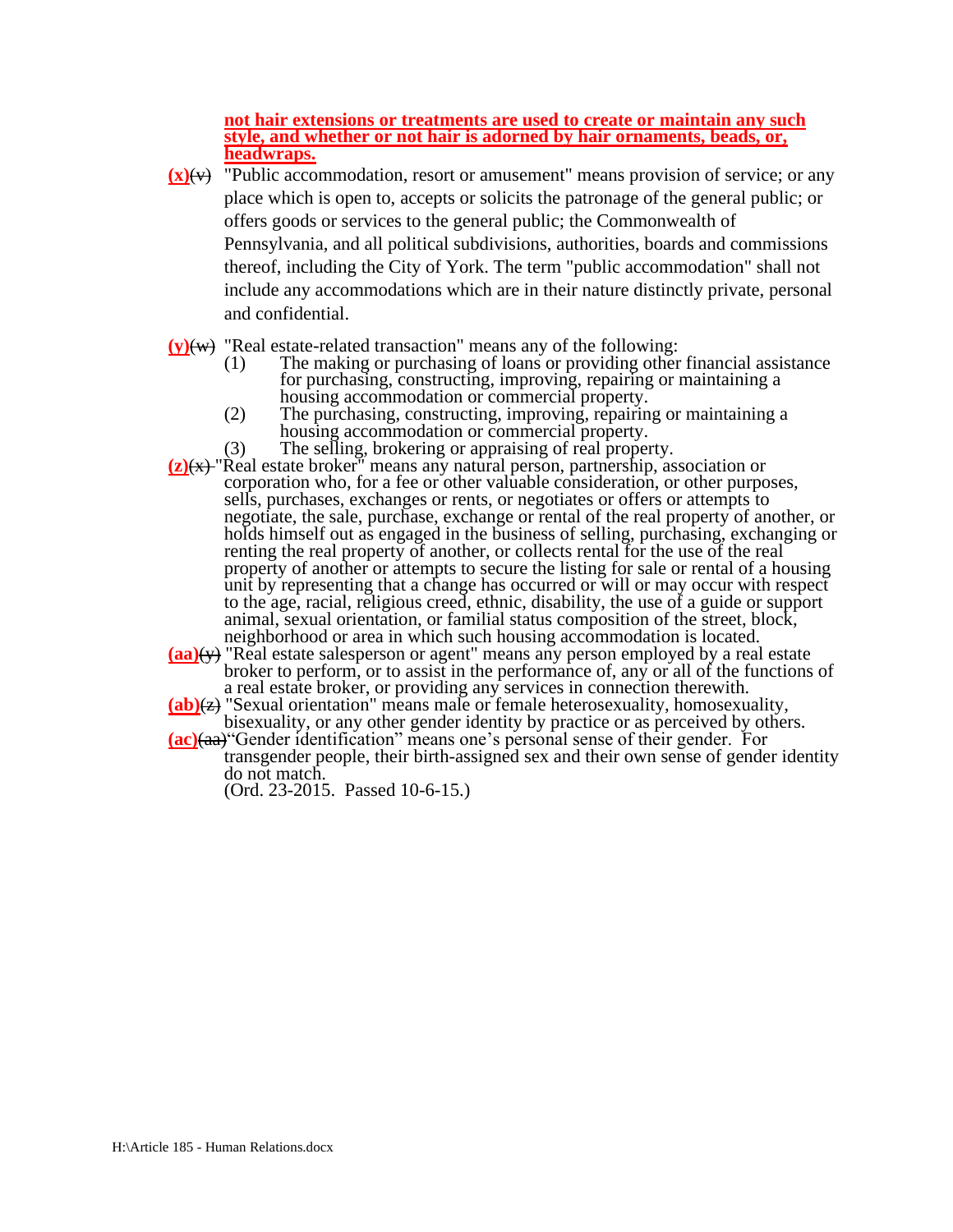### 185.05 UNLAWFUL DISCRIMINATORY PRACTICES IN EMPLOYMENT.

(a) It shall be an unlawful discriminatory practice, unless based upon a bona fide occupational qualification, or in the case of a fraternal corporation or association, unless based upon membership in such association or corporation, or except where based upon applicable security regulations established by the United States, the Commonwealth of Pennsylvania, or the City of York; for any employer because of the race, color, religious creed, ancestry, age, sex, national origin, sexual orientation, gender identification, **hairstyles and protective and cultural hair textures and hairstyles,** or non-job related disability or the use of a guide or support animal because of the disability of any individual or independent contractor, to refuse to hire or employ or contract with, or to bar or to discharge from employment such individual or independent contractor, or to otherwise discriminate against such individual or independent contractor with respect to compensation, hire, tenure, terms, conditions or privileges of employment or contract, if the individual or independent contractor is the best able and most competent to perform the services required.

(b) For any employer, employment agency or labor organization, prior to the employment, contracting with an independent contractor or admission to membership, to:

- (1) Make any inquiry, elicit any information or make or keep a record of or use any form of application or application blank containing questions or entries concerning the race, color, religious creed, ancestry, age, sex, national origin, sexual orientation, gender identification, **hairstyles and protective and cultural hair textures and hairstyles,** disability or the use of guide or support animal because of the disability of an applicant for employment or membership. Prior to an offer of employment, an employee may not inquire as to whether an individual has a disability or as to the severity of such disability. An employer may inquire as to the individual's ability to perform the essential functions of the employment.
- (2) Print or publish or cause to be printed or published any notice or advertisement relating to employment or membership indicating any preference, limitation, specification or discrimination based upon race, color, religious creed, ancestry, age, sex, national origin, sexual orientation, gender identification, **hairstyles and protective and cultural hair textures and hairstyles,** non-job related disability or the use of a guide or support animal because of the disability of the user.
- (3) Deny or limit, through a quota system or otherwise, employment or membership because of race, color, religious creed, ancestry, age, sex, national origin, sexual orientation, gender identification, **hairstyles and protective and cultural hair textures and hairstyles,** non-job related disability, the use of a guide or support animal because of the disability of the user.
- (4) Substantially confine or limit recruitment or hiring of individuals, with intent to circumvent the spirit and purpose of this act, to any employment agency, employment service, labor organization, training school or training center or any other employee referring source.
- (5) Deny employment because of, or a perception of, a prior disability.<br>(6) Nothing above shall prevent the Commission from requiring reports
- Nothing above shall prevent the Commission from requiring reports, information or answers to questions regarding race, color, religious creed, ancestry, age, sex, disability, the use of a guide or support animal, national origin or sexual orientation in connection with their compliance procedure or affirmative action or educational programs.

Nothing in subsection (b) hereof shall bar any institution or organization for disabled persons from limiting or giving preference in employment or membership to disabled persons.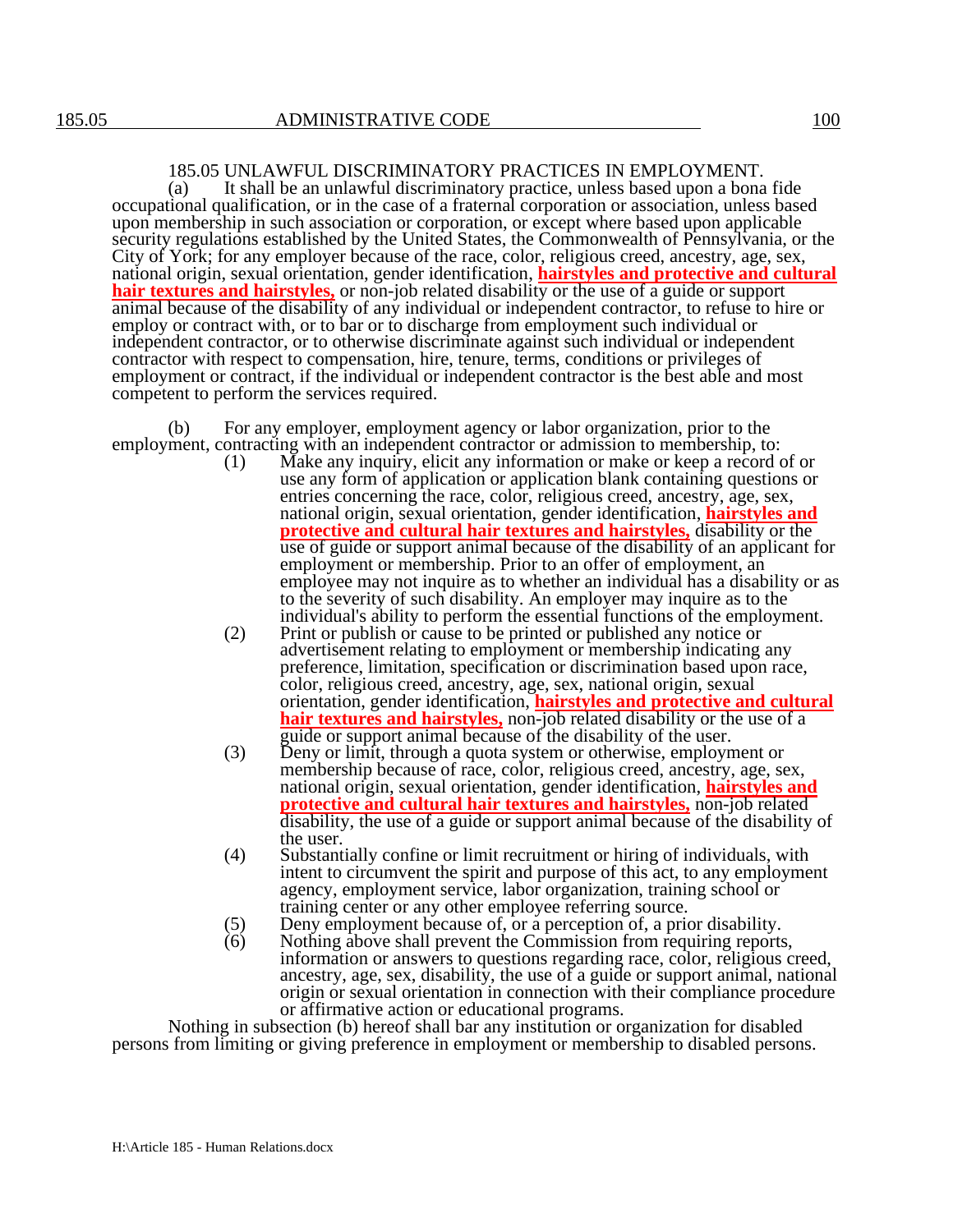(c) For any labor organization because of the race, color, religious creed, ancestry, age, sex, national origin, sexual orientation, gender identification, **hairstyles and protective and cultural hair textures and hairstyles,** non-job related disability or the use of a guide or support animal because of the disability of any individual to deny full and equal membership rights to any individual or otherwise discriminate against such individuals with respect to hire, tenure, terms, conditions or privileges of employment or any other matter, directly or indirectly, related to employment.

(d) For any person, employer, employment agency or labor organization to discriminate in any manner against any individual because such individual has opposed any practice forbidden by this act, or because such individual has made a charge, testified or assisted, in any manner, in any investigation, proceeding or hearing under this article.

(e) For any person, employer, employment agency, labor organization or employee, to aid, abet, incite, compel or coerce the doing of any act declared by this section to be an unlawful discriminatory practice, or to obstruct or prevent any person from complying with the provisions of this article or any order issued thereunder, or to attempt, directly or indirectly, to commit any act declared by this section to be an unlawful discriminatory practice. (See also Section 185.06(b)).

(f) For any employment agency to fail or refuse to classify properly, refer for employment or otherwise to discriminate against any individual because of his race, color, religious creed, ancestry, age, sex, national origin, sexual orientation, gender identification, **hairstyles and protective and cultural hair textures and hairstyles,** non-job related disability or the use of a guide or support animal because of the disability of the user.

(g) For any individual seeking employment to publish or cause to be published any advertisement which in any manner expresses a limitation or preference as to the race, color, religious creed, ancestry, age, sex, national origin, sexual orientation, gender identification, **hairstyles and protective and cultural hair textures and hairstyles,** non-job related disability or the use of a guide or support animal because of the disability of any prospective employee.

(h) For any employer to discriminate against an employee or a prospective employee because the employee only has a diploma based on passing a general educational development test as compared to a high school diploma. However, should vocational technical training or other special training be required with regard to a specific position, then such training or special training may be considered by the employer.

(i) To exclude or otherwise deny equal jobs or benefits to a person because of the disability of an individual with whom the person is known to have a relationship or association.

It shall not be an unlawful employment practice for an employer to express a preference for a certain kind of applicant where the position to be filled requires special qualifications, skills or experience as long as such preference is not on the basis of race, color, religious creed, ancestry, age, sex, national origin or disability, **hairstyles and protective and cultural hair textures and hairstyles,** the use of a guide or support animal, or sexual orientation or gender identification. Likewise, this section of the article shall not be construed to prohibit the refusal to hire or the dismissal of a person who is not able to function properly in the job applied for or engaged in.

(Ord. 9-98. Passed 9-15-98.)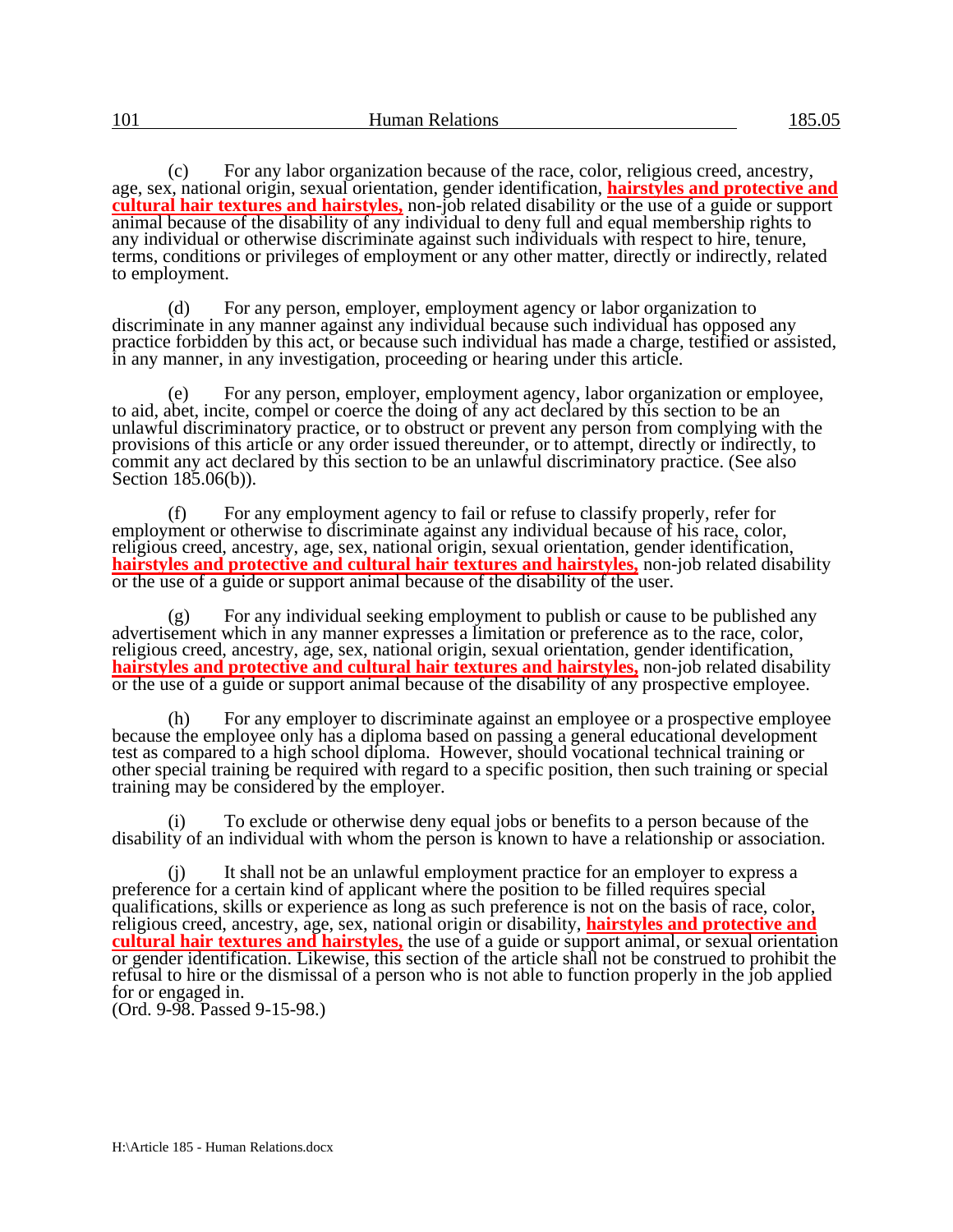# 185.06 UNLAWFUL DISCRIMINATORY PRACTICES IN HOUSING.

(a) It shall be an unlawful discriminatory practice for any person to:

- (1) Refuse to sell, lease, finance, or otherwise to deny, withhold, make unavailable, any housing accommodation or commercial property from any person, or establish, announce, or follow a policy of denying or limiting housing opportunities through a quota or otherwise, because of the race, color, familial status, age, religious creed, ancestry, sex, national origin, sexual orientation, gender identification, **hairstyles and protective and cultural hair textures and hairstyles,** or disability of any person, prospective owner, occupant or user of such housing accommodation or commercial property, or to refuse to lease any housing accommodation or commercial property to any person due to use of a guide animal because of the disability of the user, use of a support animal because of the disability of the user or because the user is a handler or trainer of support or guide animals or because of the disability of an individual with whom the person is known to have a relationship or association.
- (1.1) Evict or attempt to evict an occupant of any housing accommodation before the end of the term of a lease because of pregnancy or the birth of a child.
- (1.2) "Otherwise to deny" as stated above includes but is not limited to:
	- A. Representing to any person because of race, color, familial status, age, religious creed, ancestry, sex, national origin, sexual orientation, gender identification, **hairstyles and protective and cultural hair textures and hairstyles,** disability, or who are guide or support animal dependent, that a dwelling is not available for sale, rental or inspection when such dwelling is in fact available. B. Failing to negotiate for the sale or rental of a dwelling.
- (2) Refuse to lend money, whether or not secured by mortgage or otherwise for the acquisition, construction, rehabilitation, repair or maintenance of any housing accommodation or commercial property or otherwise withhold financing of any housing accommodation or commercial property from any person because of the race, color, familial status, age, religious creed, ancestry, sex, national origin, sexual orientation, gender identification, **hairstyles and protective and cultural hair textures and hairstyles,** disability of any person, the use of a guide or support animal because of the disability of the user or because the user is a handler or trainer of support or guide animals or because of the disability of an individual with whom the person is known to have a relationship or association. This prohibition includes money lent for any purpose, when the loan is secured by residential real estate.
- (3) Discriminate against any person in the terms or conditions of selling or leasing any housing accommodation or commercial property or in furnishing facilities, services or privileges in connection with the ownership, occupancy or use of any housing accommodation or commercial property because of the race, color, familial status, age, religious creed, ancestry, sex, national origin, sexual orientation, gender identification, **hairstyles and protective and cultural hair textures and hairstyles,** disability of any person, the use of a guide or support animal because of the disability of the user or because the user is a handler or trainer of support or guide animals or because of the disability of an individual with whom the person is known to have a relationship or association.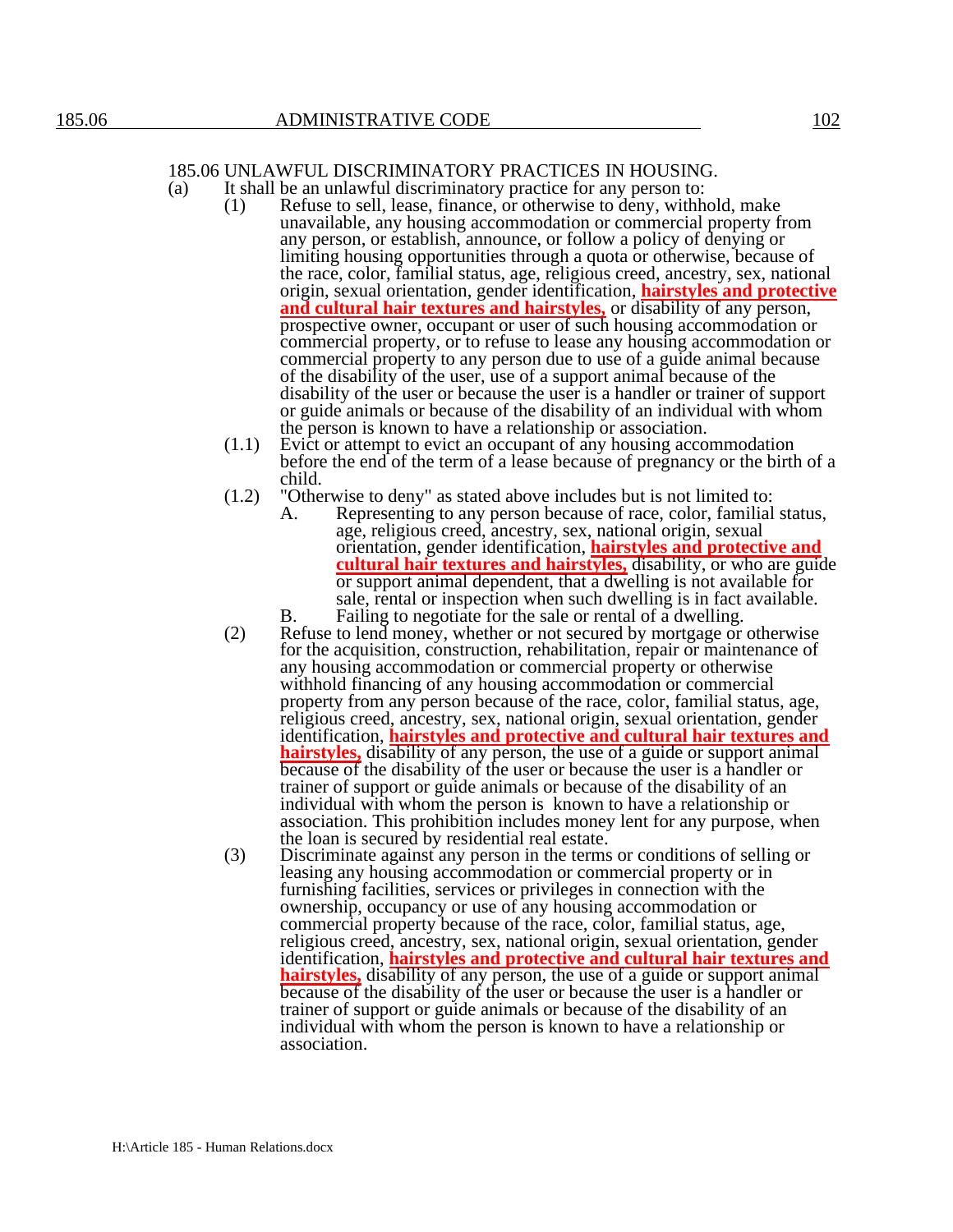- (3.1) Refuse to permit, at the expense of a person with a disability, reasonable modifications of existing premises occupied or to be occupied by such person if such modifications may be necessary to afford such person full enjoyment of the premises, except that, in the case of a rental, the landlord may, where it is reasonable to do so, grant permission for a modification if the renter agrees to restore the interior of the premises to the condition that existed before the modification, with reasonable wear and tear excepted.
- (3.2) Refuse to make reasonable accommodations in rules, policies, practices or services when such accommodations may be necessary to afford such person equal opportunity to use and enjoy a housing accommodation.
- (4) Discriminate against any person in the terms or conditions of any loan of money, whether or not secured by mortgage or otherwise for the purchase, acquisition, construction, rehabilitation, repair or maintenance of any housing accommodation or commercial property because of the race, color, familial status, age, religious creed, ancestry, sex, national origin, sexual orientation, gender identification, **hairstyles and protective and cultural hair textures and hairstyles,** or disability of any person, the use of a guide or support animal because of the disability of the user or because the user is a handler or trainer of guide or support animals or because of the disability of an individual with whom the person is known to have a relationship or association.
- (5) Print, publish, make, or circulate any statement, publication, notice, or advertisement:
	- A. Relating to the sale, lease or acquisition of any housing accommodation or commercial property or the loan of money, whether or not secured by mortgage, or otherwise for the acquisition, construction, rehabilitation, repair or maintenance of any housing accommodation or commercial property which indicates any preference, limitation, specification, or discrimination based upon race, color, familial status, age, religious creed, ancestry, sex, national origin, sexual orientation, gender identification, **hairstyles and protective and cultural hair textures and hairstyles,** disability or because of the disability of an individual with whom the person is known to have a relationship or association, or
	- B. Relating to the sale, lease or acquisition of any housing accommodation or commercial property which indicates any preference, limitation, specification or discrimination based upon use of a guide or support animal because of the disability of the user or because the user is a handler or trainer of support or guide animals.
- (6) Make any inquiry, elicit any information, make or keep any record or use any form of application for the purchase, rental or lease of housing accommodations or to make real estate appraisals, containing questions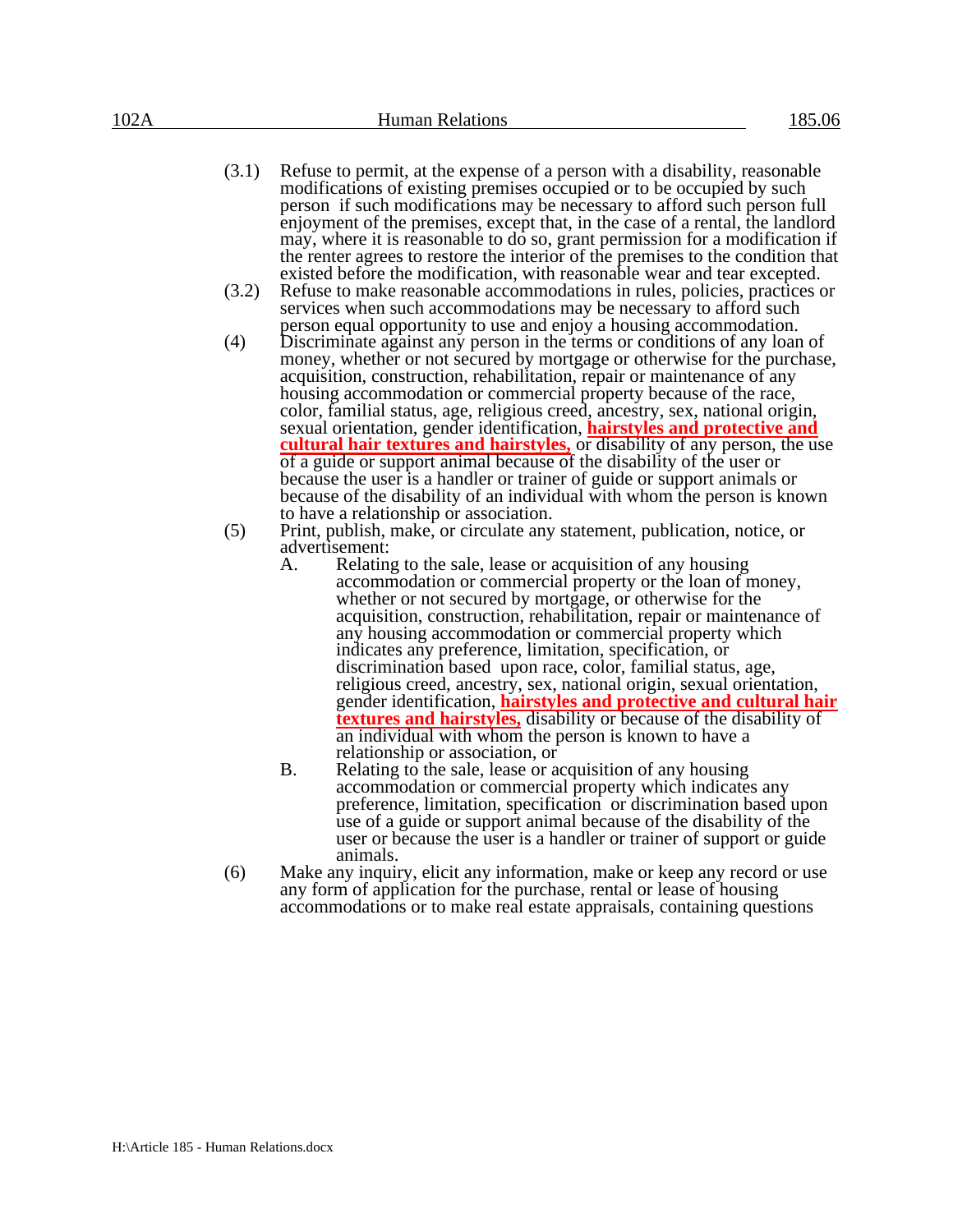or entries concerning race, color, familial status, age, religious creed, ancestry, sex, national origin, sexual orientation, gender identification, **hairstyles and protective and cultural hair textures and hairstyles,** disability or because of the disability of an individual with whom the person is known to have a relationship or association in connection with the sale or lease of any housing accommodation or commercial property or loan of any money, whether or not secured by mortgage or otherwise for the acquisition, construction, rehabilitation, repair or maintenance of any housing accommodation or commercial property, or to make any inquiry, elicit any information, make or keep any record or use any form of application containing questions or entries concerning the use of a guide or support animal because of the disability of the user or because the user is a handler or trainer of support or guide animals, in connection with the lease of any housing accommodation or commercial property.

- (7) Discriminate in the making or purchasing of loans or in the appraising or brokering of residential real estate. Discrimination in brokering includes, but is not limited to, denying access to or membership in any multiple listing service or facility relating to the sale or rental of dwellings based on race, color, familial status, age, religious creed, ancestry, sex, national origin, sexual orientation, gender identification, **hairstyles and protective and cultural hair textures and hairstyles,** disability, or because of the disability of an individual with whom the person is known to have a relationship or association, or based upon use of a guide or support animal or because the person is a handler or trainer of guide or support animals.
- (8) Construct, operate, offer for sale, lease or rent or otherwise make available housing or commercial property which is not accessible in accordance with federal law. This provision includes design and construction requirements as required under  $\S 804(f)(3)(C)$  of the Fair Housing Amendments Act of 1988.
- (9) Discriminate in real estate-related transactions, as described by and subject to the following:<br>A. It shall be
	- It shall be unlawful for any person or other entity whose business includes engaging in real estate-related transactions to discriminate against any person in making available such a transaction or in the terms or conditions of such a transaction because of race, color, religious creed, ancestry, national origin, sexual orientation, gender identification, sex, age, **hairstyles and protective and cultural hair textures and hairstyles,** disability, use of a guide or support animal because of the disability of the user or because the user is a handler or trainer of guide or support animals or familial status.
	- B. It shall be unlawful for any real estate broker or real estate sales person or agent, or any other person for business or economic or other purposes to induce, directly or indirectly, or to attempt to induce, directly or indirectly, the sale or rental or the listing for sale or rental, of a housing accommodation by representing that a change has occurred or will or may occur with respect to the racial, age, religious, ethnic, gender, **hairstyles and protective and cultural hair textures and hairstyles,** disability, the use of a guide or support animal, familial status or sexual orientation, gender identification, composition of the street, block, neighborhood or area in which such housing accommodation is located.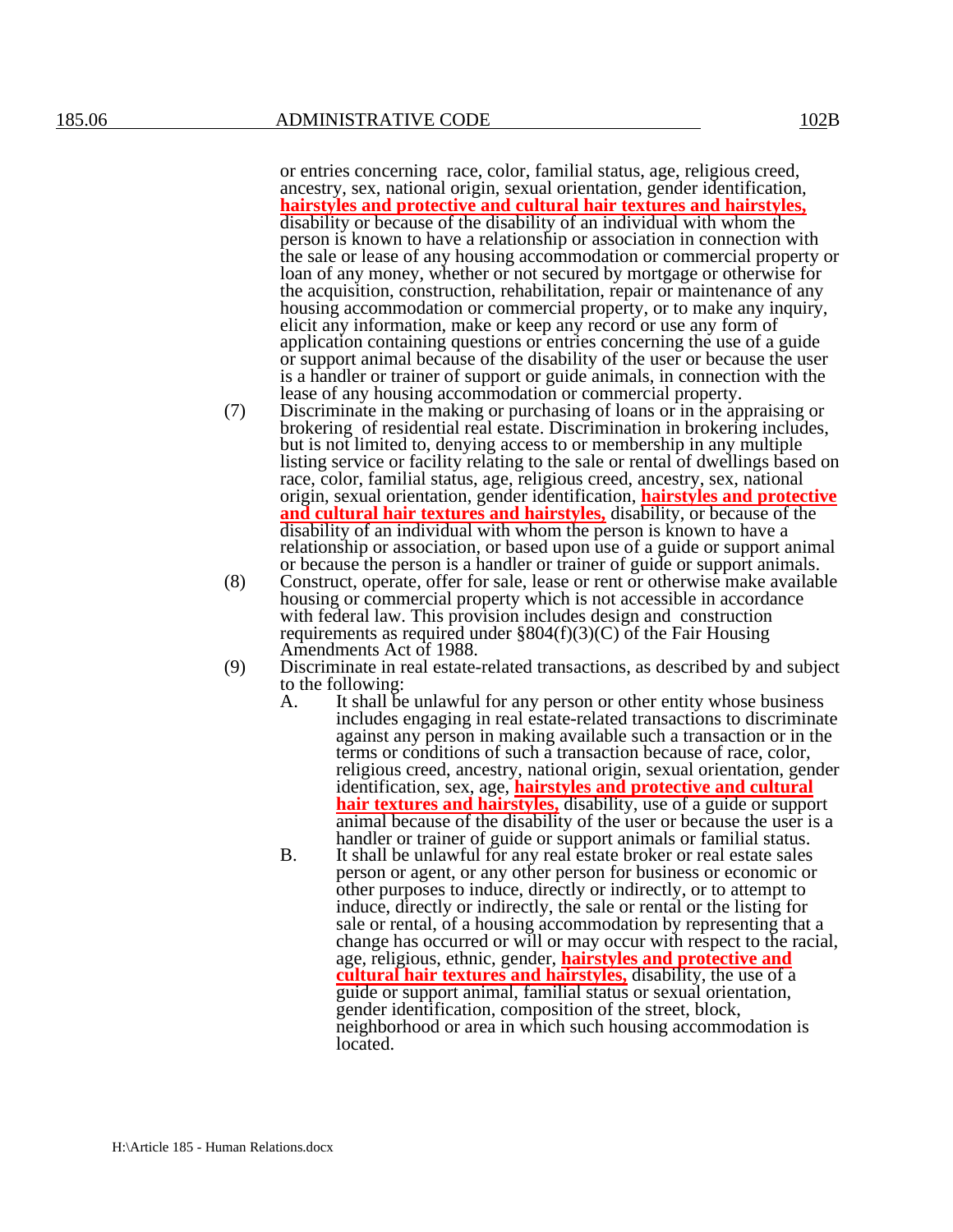- C. Nothing in this act prohibits a person engaged in the business of furnishing appraisals of real property to take into consideration factors other than race, color, religious creed, ancestry, national origin, sexual orientation, gender identification, sex, age, **hairstyles and protective and cultural hair textures and hairstyles,** disability, use of a guide or support animal because of the disability of the user or because the user is a handler or trainer of guide or support animals or familial status.
- (10) Discriminate by engaging in certain real estate practices, including:
	- A. Inducing, soliciting or attempting to induce or solicit for commercial profit any listing, sale or transaction involving any housing accommodation or commercial property by representing that such housing accommodation or commercial property is within any neighborhood, community or area adjacent to any other area in which there reside, or do not reside, persons of a particular race, color, familial status, age, religious creed, ancestry, sex, national origin, sexual orientation, gender identification, **hairstyles and protective and cultural hair textures and hairstyles,** disability, or who are guide or support animal dependent.
	- B. Discouraging, or attempting to discourage, for commercial profit, the purchase or lease of any housing accommodation or commercial property by representing that such housing accommodation or commercial property is within any neighborhood, community or area adjacent to any other area in which there reside, or may in the future reside in increased or decreased numbers, persons of a particular race, color, familial status, age, religious creed, ancestry, sex, national origin, sexual orientation, gender identification, **hairstyles and protective and cultural hair textures and hairstyles,** disability, or who are guide or support animal dependent.
	- C. Misrepresenting, creating or distorting a circumstance, condition or incident for the purpose of fostering the impression or belief, on the part of any owner, occupant or prospective owner or occupant of any housing accommodation or commercial property, that such housing accommodation or commercial property is within any neighborhood, community or area adjacent to any other area which would be adversely impacted by the residence, or future increased or decreased residence, of persons of a particular race, color, familial status, age, religious creed, ancestry, sex, national origin, sexual orientation, gender identification, **hairstyles and protective and cultural hair textures and hairstyles,** disability, or who are guide or support animal dependent within such neighborhood, community or area.
	- D. In any way misrepresenting or otherwise misadvertising within a neighborhood or community, whether or not in writing, that any housing accommodation or commercial property within such neighborhood or community is available for inspection, sale, lease, sublease or other transfer, in any context where such misrepresentation or misadvertising would have the effect of fostering an impression or belief that there has been or will be an increase in real estate activity within such neighborhood or community due to the residence, or anticipated increased or decreased residence, of persons of a particular race, color, familial status, age, religious creed, ancestry, sex, national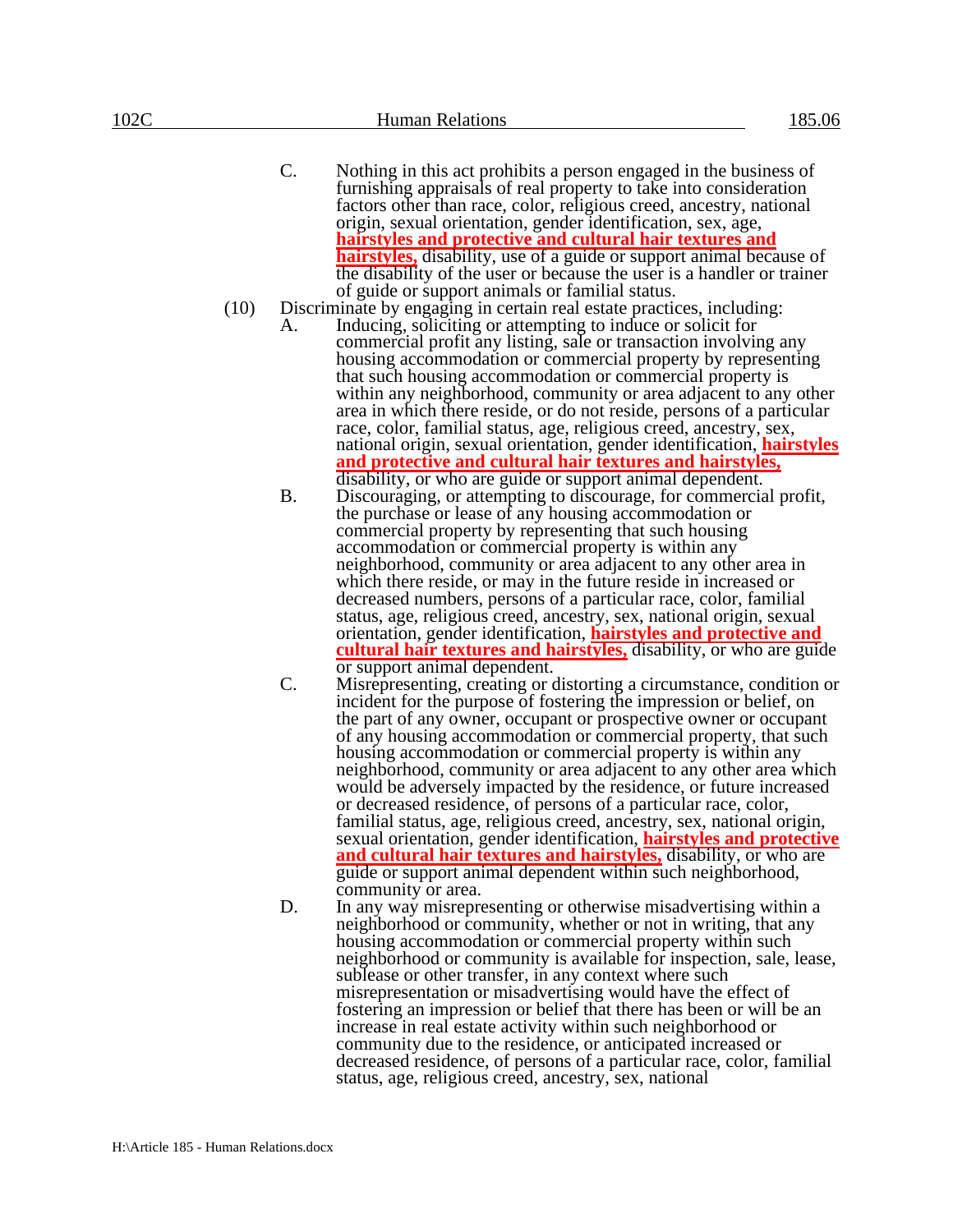origin, sexual orientation, gender identification, **hairstyles and protective and cultural hair textures and hairstyles,** disability, or the use of a guide or support animal because of the disability of the user.

- (11) For any person with the intention of defeating the purposes of this article to sell, lease or transfer or attempt to sell, lease, or transfer or offer, advertise, or make available for sale, lease, or transfer any housing accommodation which is the subject of a written verified complaint filed with the Commission until final determination of the complaint.
- (11.1) For any person, after a complaint regarding a housing accommodation has been filed and prior to final determination by the Commission, to fail to include a notice of the complaint in any subsequent lease or agreement of sale involving that housing accommodation.
- (12) Nothing in this clause, regarding age or familial status, shall apply with respect to housing for older persons.
- (13) Nothing in this clause shall bar any religious or denominational institution or organization or any charitable or educational organization which is operated, supervised or controlled by or in connection with a religious organization or any bona fide private or fraternal organization from giving preference to persons of the same religion or denomination or to members of such private or fraternal organization or from making such selection as is calculated by such organization to promote the religious principles or the aims, purposes or fraternal principles for which it is established, or maintained. This exemption requires that the dwelling be owned and operated for other than a commercial purpose.
- (13.1) The religious organization exemption applies only when membership in the religion is not restricted on account of race, color, ancestry, national origin, sexual orientation, gender identification, sex, age, **hairstyles and protective and cultural hair textures and hairstyles,** or disability.
- (13.2) The exemption for a fraternal organization is only for a private club not in fact open to the public and applies only to lodgings provided as an incident to the club's primary purpose.
- (14) Nothing in this clause shall apply:
	- A. With respect to discrimination based on sex, to the rental or leasing of housing accommodations in a single-sex dormitory.
	- B. To the rental of rooms in a landlord occupied rooming house with a common entrance. This exemption is limited to rooms or units containing living quarters occupied or intended to be occupied by no more than two families living independently of each other, if the owner actually maintains and occupies one of such living quarters as his or her residence. NOTE: A "family" includes one person.
- (15) Nothing above shall prevent the Commission from requiring reports, information or answers to questions regarding race, color, familial status, religion, creed, ancestry, age, sex, national origin, sexual orientation, gender identification or **hairstyles and protective and cultural hair textures and hairstyles,** disability, or the use of a guide or support animal because of the disability of the user or because the user is a handler or trainer of support or guide animals, in connection with their compliance procedure of affirmative action or educational programs.

NOTE: Everything in this section is subject to Subtitle B at Title 24 of the Code of Federal Regulations (CFR) Part 100 - Discriminatory Conduct Under the Fair Housing Act. Specifically, the exemptions at §100.10 are not subject to §804 (except (c)) but are subject to §§805, 806 and 818 of the Fair Housing Amendments Act of 1988.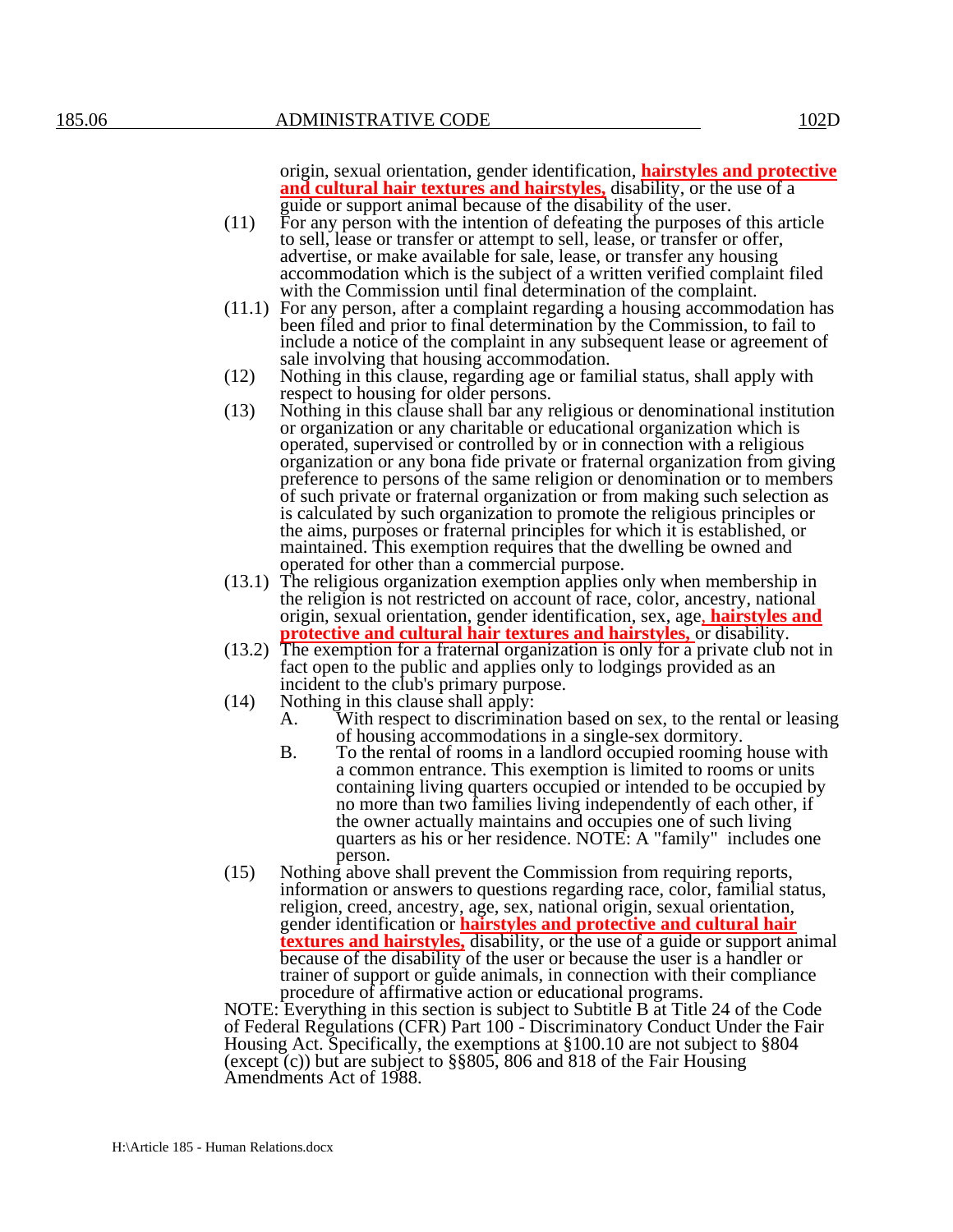| 102E | <b>Human Relations</b> | $\sim$ |
|------|------------------------|--------|
|      |                        |        |

# (b) Prohibited Interference, Coercion or Intimidation.<br>(1) It shall be unlawful to coerce, intimidate, t

- It shall be unlawful to coerce, intimidate, threaten, or interfere with any person in the exercise or enjoyment of, or on account of that person having exercised or enjoyed, or on account of that person having aided or encouraged any other person in the exercise or enjoyment of, any right granted or protected by this part, in accordance with the Fair Housing Act §818.
- $(2)$  Conduct made unlawful under this section includes, but is not limited to, the following:
	- A. Coercing a person, either orally, in writing, or by other means, to deny or limit the benefits provided that person in connection with the sale or rental of a dwelling or in connection with a residential real estate-related transaction because of race, ancestry, age, color, religion, sex, disability, familial status, sexual orientation, gender identification**, hairstyles and protective and cultural hair textures and hairstyles,** or national origin.
	- B. Threatening, intimidating or interfering with persons in their enjoyment of a dwelling because of race, ancestry, age, color, religion, sex, disability, familial status, sexual orientation, gender identification**, hairstyles and protective and cultural hair textures and hairstyles,** or national origin of such persons, or of visitors or associates of such person.
	- C. Threatening an employee or agent with dismissal or an adverse employment action, or taking such adverse employment action, for any effort to assist a person seeking access to the sale or rental of a dwelling or seeking access to any residential real estaterelated transaction, because of the race, ancestry, age, color, religion, sex, disability, familial status, sexual orientation, gender identification**, hairstyles and protective and cultural hair textures and hairstyles,** or national origin of that person or any person associated with that person.
	- D. Intimidating or threatening any person because that person is engaging in activities designed to make other persons aware of, or encouraging such other persons to exercise, rights granted or protected by this article.
	- E. Retaliating against any person because that person has made a complaint, testified, assisted, or participated in any manner in a proceeding under this article or the Fair Housing Act. (Ord. 23-2015. Passed 10-6-15.)

#### 185.07 UNLAWFUL DISCRIMINATORY PRACTICES IN PUBLIC ACCOMMODATION.

(a) It shall be an unlawful discriminatory practice for any person being the owner, lessee, proprietor, manager, superintendent, agent or employee of any public accommodation, resort or amusement to:

(1) Refuse, withhold from, or deny to any person because of his race, color, sex, religious creed, ancestry, national origin, sexual orientation, gender identification**, hairstyles and protective and cultural hair textures and hairstyles,** or disability, or to any person due to use of a guide or support animal because of the disability of the user or because the user is a handler or trainer of support or guide animals, either directly or indirectly, any of the accommodations, advantages, facilities or privileges of such public accommodation, resort or amusement.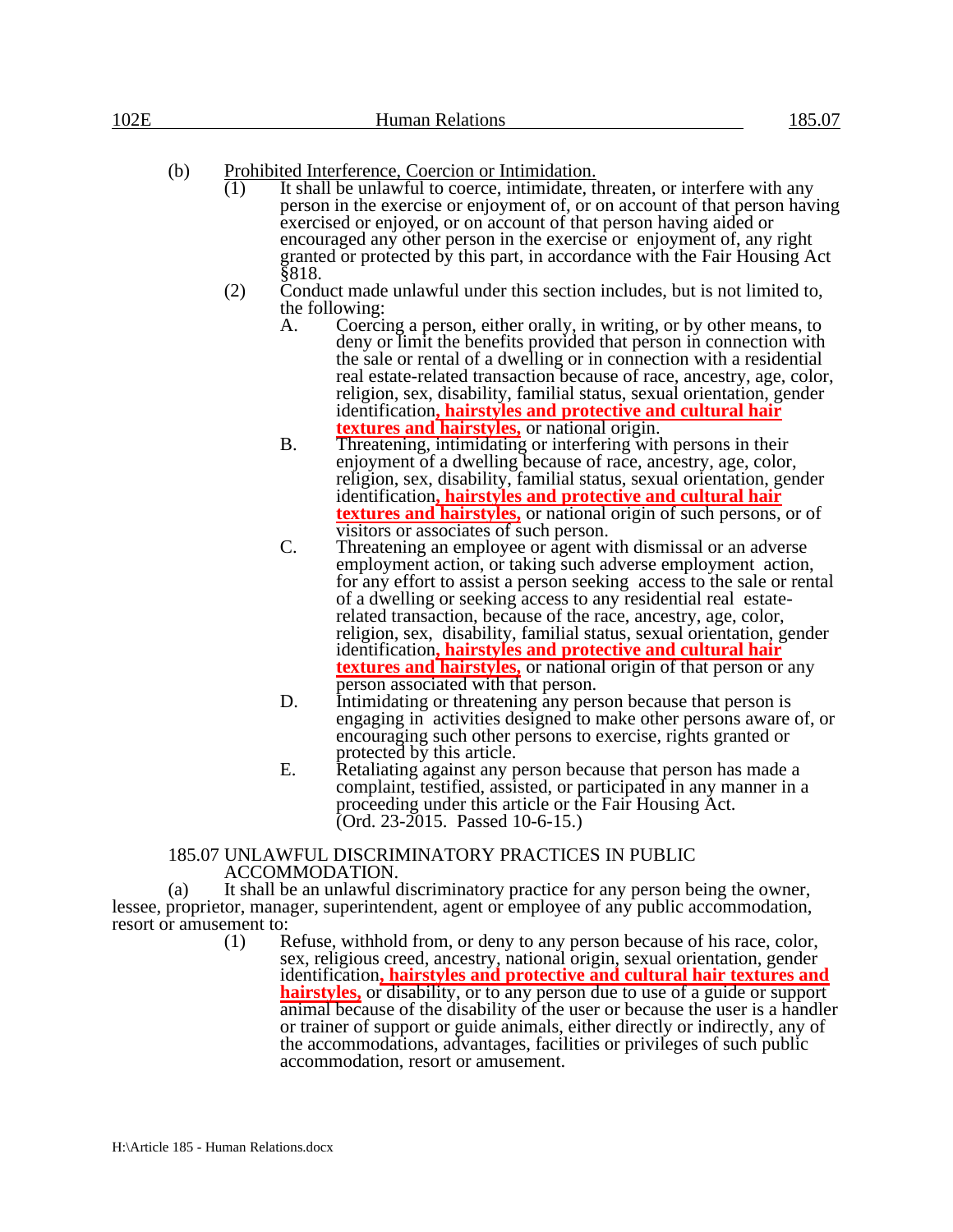- (2) Publish, circulate, issue, display, post or mail, either directly or indirectly, any written or printed communication, notice or advertisement to the effect that any of the accommodations, advantages, facilities and privileges of any such place shall be refused, withheld from or denied to any person on account of race, color, religious creed, sex, ancestry, national origin, sexual orientation, gender identification, **hairstyles and protective and cultural hair textures and hairstyles,** disability, or to any person due to use of a guide or support animal because of the disability of the user, or because the user is a handler or trainer of support or guide animals, or that the patronage or custom thereat of any person, belonging to, or purporting to be of any particular age, race, color, religious creed, sex, ancestry, national origin, sexual orientation, gender identification**, hairstyles and protective and cultural hair textures and hairstyles,** or disability, or to any person due to use of a guide or support animal because of the disability of the user or because the user is a handler or trainer of support or guide animals, is unwelcome, objectionable or not acceptable, desired or solicited.
- (3) Exclude or otherwise deny equal goods, services, facilities, privileges, advantages, accommodations or other opportunities to a person because of the disability of an individual with whom the person is known to have a relationship or association.
- (4) Construct, operate or otherwise make available such place of public accommodation, resort or amusement which is not accessible.
- (5) Aid, abet, incite, compel or coerce the doing of any act declared by this subsection to be an unlawful discriminatory practice, or to obstruct or prevent any person from complying with the provisions of this subsection or any order issued thereunder, or to attempt, directly or indirectly, to commit any act declared by this subsection to be an unlawful discriminatory practice.

For any person subject to this article to fail to post and exhibit prominently in his place of business any fair practices notice prepared and distributed by the Pennsylvania Human Relations Commission or the York Human Relations Commission.

(c) Nothing in this article shall bar any religious or denominational institution or organization, or any religious or denominational organization operated for charitable or educational purposes, which is operated, supervised or controlled by or in connection with a religious organization, from limiting admission to or giving preference to persons of the same religion or denomination with regard to the occupancy, leasing, sale or purchase of real estate, or from making such selection as is calculated by such organization to promote the religious principles for which it is established or maintained, provided that such selection or preference is not on the basis of race, color, familial status, ancestry, age, sex, national origin, sexual orientation, gender identification, **hairstyles and protective and cultural hair textures and hairstyles,** disability, or the use of a guide or support animal because of the disability of the user or because the user is a handler or trainer of support or guide animals.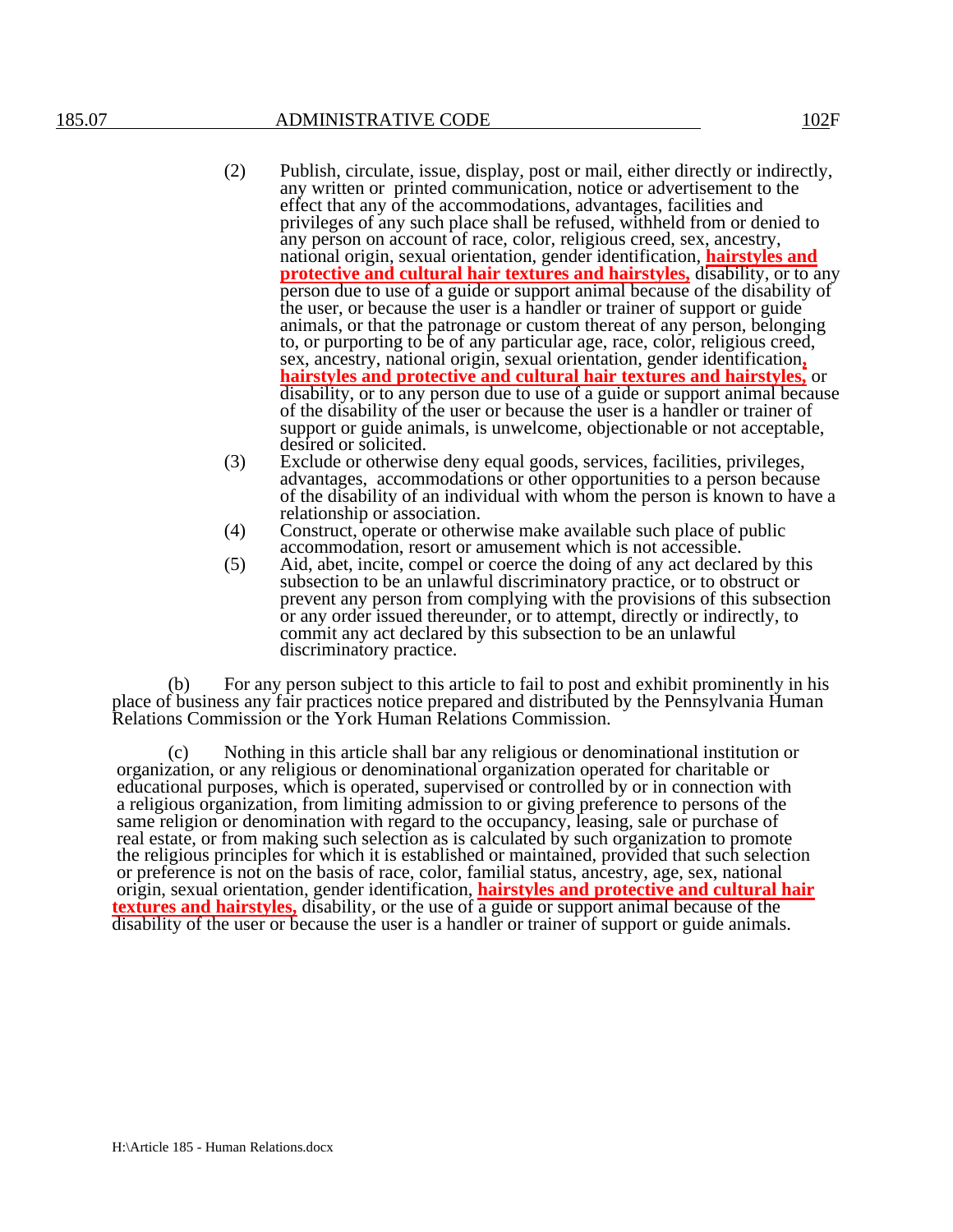(d) It shall be an unlawful discriminatory practice for any person to interfere with the exercise of one's rights under this article, harass, threaten, intimidate, harm, damage or otherwise penalize any person, group or business because he or they exercised his or their rights under this article, or because he or they have complied with the provisions of this article, or enjoyed the benefits of this article, or because he or they have made a charge, testified or assisted in any manner in any investigation, proceeding or hearing hereunder. (See also Section 185.06(b)).

It shall be an unlawful discriminatory practice for any person to aid, abet, incite, induce, compel or coerce the doing of an unlawful employment, housing, or public accommodation practice prohibited by this article or to obstruct or prevent any person from complying with the provisions of this article or any order issued hereunder. (Ord. 23-2015. Passed 10-6-15.)

#### 185.08 RELIGIOUS OBSERVANCE.

(a) It shall be an unlawful discriminatory practice for any employer to prohibit, prevent or disqualify any person from, or otherwise to discriminate against any person in, obtaining or holding employment because of such person's observance of any particular day or days or any portion thereof as a Sabbath or other holy day in accordance with the requirements of the person's religion.

(b) Except as may be required in an emergency or where personal presence is indispensable to the orderly transaction of public business, no employee shall be required to remain at the place of employment during any day or days or portion thereof that, as a religious requirement, the person observes as the Sabbath or other holy day, including a reasonable time prior and subsequent thereto for travel between the place of employment and home, provided however, that any such absence from work shall, wherever practicable in the judgment of the employer, be made up by an equivalent amount of time and work at some other mutually convenient time, or shall be charged against any leave with pay ordinarily granted, other than sick leave, provided further, however, that any such absence not so made up or charged, may be treated by the employer of such person as leave taken without pay.

(c) This section shall not be construed to apply to any position dealing with the public health or safety where the person holding such position must be available for duty whenever needed, or to any position or class of positions duties of which are such that the personal presence of the holder of such position is regularly essential on any particular day or days or portion thereof for the normal performance of such duties with respect to any applicant therefor or holder thereof who, as a religious requirement, observes such as the Sabbath or other holy day.

(Ord. 9-98. Passed 9-15-98.)

#### 185.09 ABORTION AND STERILIZATION; IMMUNITY FROM REQUIREMENT TO PERFORM; UNLAWFUL DISCRIMINATORY PRACTICES.

(a) No hospital or other health care facility shall be required to, or held liable for refusal to, perform or permit the performance of abortion or sterilization contrary to its stated ethical policy. No physician, nurse, staff member or employee of a hospital or other health care facility, who shall state in writing to such hospital or health care facility an objection to performing, participating in, or cooperating in, abortion or sterilization on moral, religious or professional grounds, shall be required to, or held liable for refusal to, perform, participate in, or cooperate in such abortion or sterilization.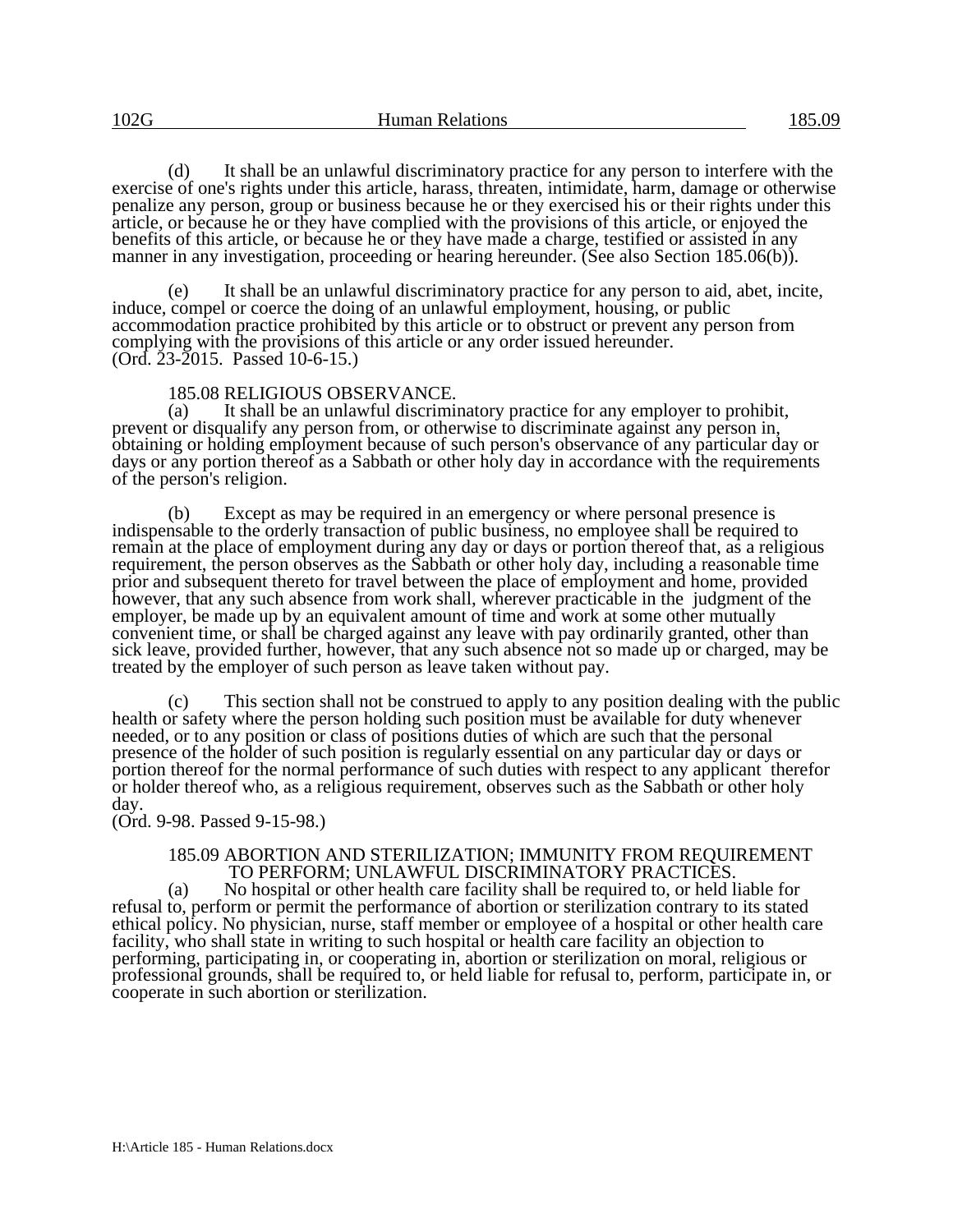- (1) For any person to impose penalties or take disciplinary action against, or to deny or limit public funds, licenses, certifications, degrees, or other approvals or documents of qualification to, any hospital or other health care facility, refusal of such hospital or health care facility to perform or permit to be performed, participate in, or cooperate in, abortion or sterilization by reason of objection thereto on moral, religious or professional grounds, or because of any statement or other manifestation of attitude by such hospital or health care facility with respect to abortion or sterilization.
- (2) For any person to impose penalties or take disciplinary action against, or to deny or limit public funds, licenses, certifications, degrees, or other approvals or documents of qualification to any physician, nurse or staff member or employee of any hospital or health care facility, due to the willingness or refusal of such physician, nurse or staff member or employee to perform or participate in abortion or sterilization by reason of objection thereto on moral, religious or professional grounds, or because of any statement or other manifestation of attitude by such physician, nurse or staff member or employee with respect to abortion or sterilization.
- (3) For any public or private agency, institution or person, including a medical, nursing or other school, to deny admission to, impose any burdens in terms or conditions of employment upon, or otherwise discriminate against any applicant for admission thereto or any physician, nurse, staff member, student or employee thereof, on account of the willingness or refusal of such applicant, physician, nurse, staff member, student or employee to perform or participate in, abortion or sterilization by reason of objection thereto on moral, religious or professional grounds, or because of any statement or other manifestation of attitude by such person with respect to abortion or sterilization; provided, however, that this subsection shall not apply to any health care facility operated exclusively for the performance of abortion or sterilization or directly related procedures or to a separate clinic of a health care facility for the performance of abortion or sterilization or directly related procedures. (Ord. 9-98. Passed 9-15-98.)

# 185.10 HUMAN RELATIONS COMMISSION; POWERS AND DUTIES.<br>(a) There is hereby established the City Human Relations Commission.

There is hereby established the City Human Relations Commission. The Commission shall be composed of eleven members, at least eight of whom shall be City residents, selected from a broadly representative cross-section of the City's racial, ethnic and economic groups, sympathetic with the principles and purposes of this ordinance, appointed by the Mayor subject to the approval and confirmation of Council. All appointments shall be for three-year terms, and members shall serve without compensation.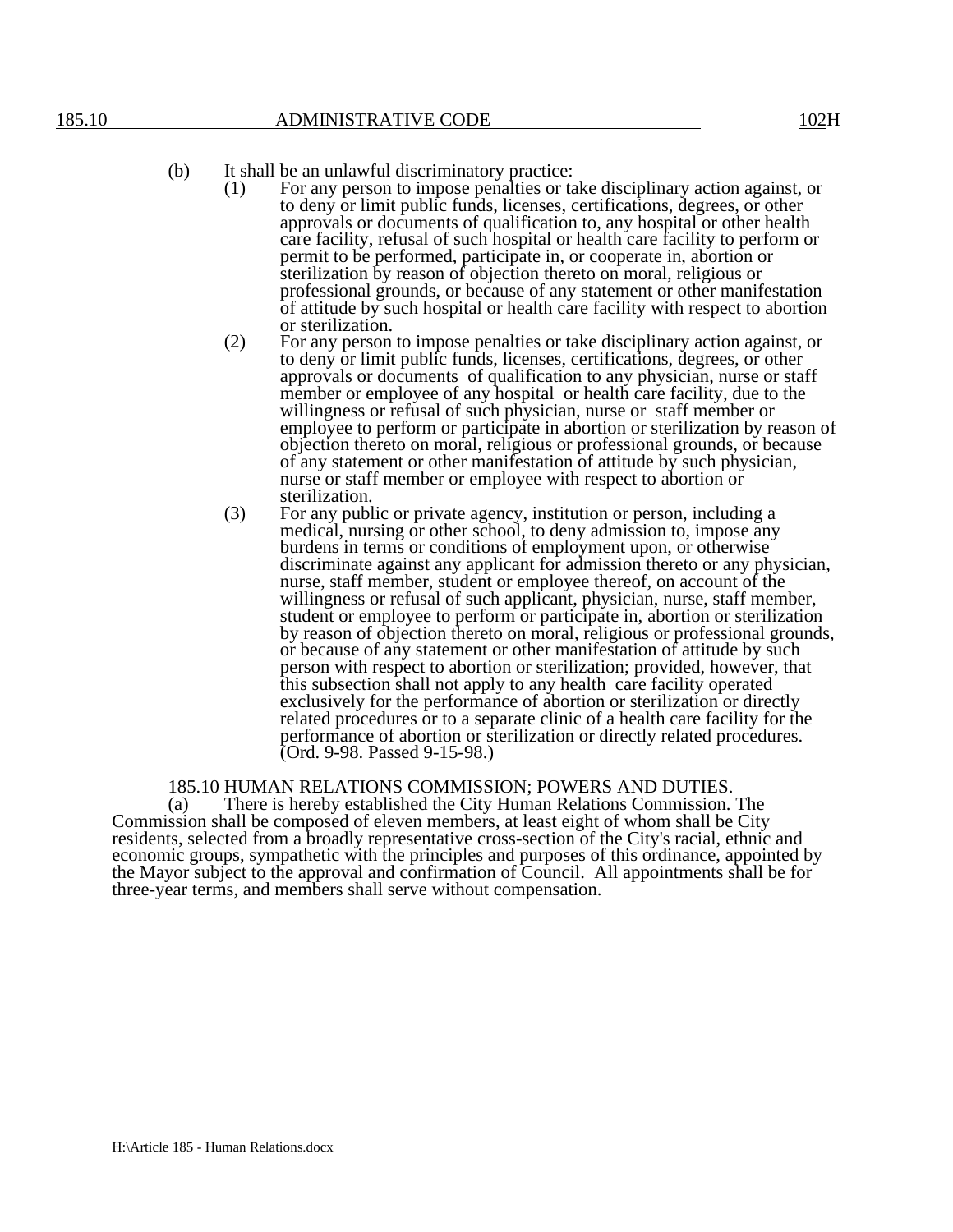| 102I |     | <b>Human Relations</b><br>185.10                                                                                                                                                                                                                                                                                                                          |
|------|-----|-----------------------------------------------------------------------------------------------------------------------------------------------------------------------------------------------------------------------------------------------------------------------------------------------------------------------------------------------------------|
|      | (1) | Any vacancy on the Commission arising from expiration of term or other<br>cause shall be filled for the unexpired terms in the same manner as<br>original appointments. All reasonable efforts will be made to fill any<br>vacancy within sixty (60) days from the date of its occurrence with a duly<br>appointed, approved, and confirmed Commissioner. |
|      | (2) | A Commissioner whose term has expired shall continue to serve until                                                                                                                                                                                                                                                                                       |
|      | (3) | replaced by a duly appointed, approved, and confirmed Commissioner.<br>Six members of the Commission or a majority of those duly appointed and                                                                                                                                                                                                            |

qualified shall constitute a quorum for transacting business, and a majority vote of those present at any meeting shall be sufficient for any official action taken by the Commission. (Ord. 23-2015. Passed 10-6-15.)

(b) The Commission is hereby vested with the authority to administer and enforce this article and in connection therewith it shall have the following powers and duties:

- (1) To establish and maintain a central office in any municipality, with the approval of City Council, in York County that has entered into an affiliation agreement with the City of York.
- (2) To meet and function at any place in any municipality in York County that has entered into an affiliation agreement with the City of York.
- (3) To appoint attorneys to render legal advice to Commission members on matters appearing before it.
- (4) To appoint employees and agents as it may deem necessary, fix their compensation subject to Article 165 (Employment Provisions) with the prior approval of the Mayor and Council; subject employees to Article 167 (Officers and Employees Retirement System), and prescribe their duties in accordance with practices and procedures adopted by the Commission, and also with annual or more frequent work plans adopted and regularly monitored by the Commission. Within these parameters set solely by the Commission, employees shall be City employees and subject to City administrative policies, procedures, rules and regulations, with administrative oversight of employees' activities to be carried out by the City's chief Human Resources official in consultation with the Commission's chair or designee.
- (4.1) Staff duties include, but are not limited to:
	- A. The responsibility to initiate, receive, investigate and pass upon complaints charging unlawful discriminatory practices.
	- B. To assist the Commission to otherwise enforce the article.
- (4.2) Cost of Living Adjustment for HRC Employees: Employees of the York City Human Relations Commission shall receive an annual cost of living adjustment to their salary as recommended by the Mayor and approved by the City Council in the annual City budget.
- (5) To adopt, promulgate, amend, and rescind rules and regulations to effectuate the policies and provisions of this article and to make recommendations to agencies of the City and Council to effectuate such policies.
- (6) To study the problems of discrimination in all or specific fields of human relationships when based on race, color, familial status, religious creed, ancestry, age, sex, national origin, disability, sexual orientation, gender identification, **hairstyles and protective and cultural hair textures and hairstyles,** or the use of a guide or support animal because of the disability of the user or because the user is a handler or trainer of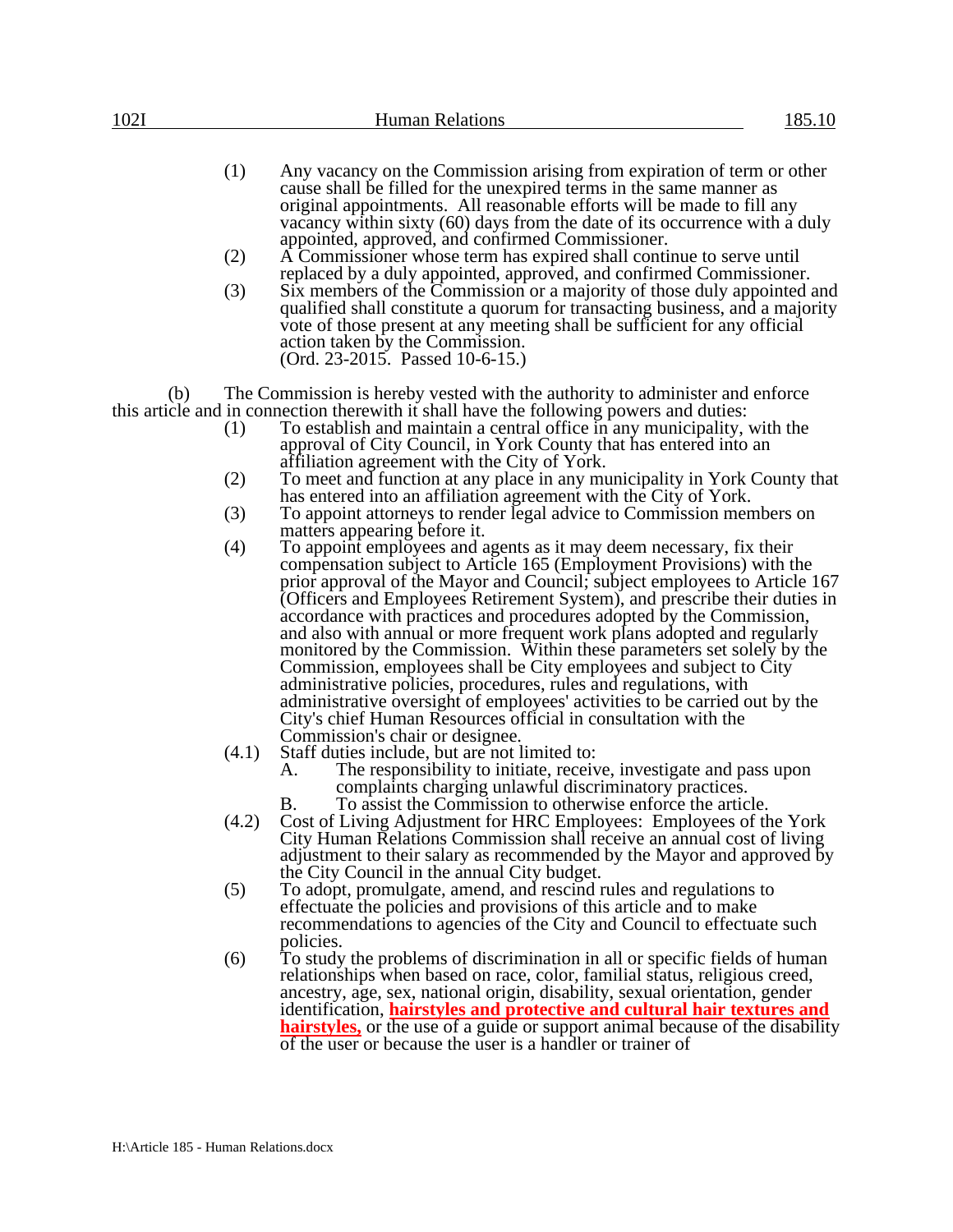support or guide animals, and foster, through community effort or otherwise, good will among the groups and elements of the population of the City, as well as seeking the creation of a joint City-County Commission on Human Relations.

- (7) To issue such publications and such results of investigations and research as, in its judgment, will tend to promote good will and minimize or eliminate discrimination because of race, color, familial status, religious creed, ancestry, age, sex, national origin, disability, sexual orientation, gender identification**, hairstyles and protective and cultural hair textures and hairstyles,** or the use of a guide or support animal because of the disability of the user or because the user is a handler or trainer of support or guide animals.
- (8) To prepare and distribute fair practices notices.<br>(9) From time to time, but not less than once a year
- From time to time, but not less than once a year, a report to Council, describing in detail the investigations, proceedings, hearings and studies it has conducted and their outcome, the decisions it has rendered and the other work performed by it and make recommendations for such further legislation concerning abuses and discrimination because of race, color, familial status, religious creed, ancestry, age, sex, national origin, disability, sexual orientation, gender identification**, hairstyles and protective and cultural hair textures and hairstyles,** or the use of a guide or support animal because of the disability of the user or because the user is a handler or trainer of support or guide animals, as may be desirable.
- (10) To elect one of its members as chairperson and such other officers as it may deem necessary.
- (11) To request other departments, boards and commissions of the City government to assist in the performance of its duties and such other departments, boards and commissions shall cooperate fully with the Commission.
- (12) To inspect, upon request, such records of the Commonwealth or any other political subdivision, board, department, commission or school district thereof as it may deem necessary or advisable to carry into effect the provisions of this article.
- (13) To investigate where no complaint has been filed, but with the consent of at least eight of the members of the Commission any problem of racial discrimination with the intention of avoiding and preventing the development of racial tension.
- (14) On the request of Council, to investigate claims of excessive use of force by police in civil rights protest activities.
- (15) To hold hearings, subpoena witnesses, compel attendance, administer oaths, take testimony of any person under oath or affirmation and, in connection therewith, to require the production for examination of any books and papers relating to any matter under investigation. The Commission may make rules as to the issuance of subpoenas by individual Commissioners. In case of contumacy or refusal to obey a subpoena issued to any person, any court of jurisdiction, upon application by the Commission, may issue to such person an order requiring such person to appear before the Commission, to produce documentary evidence, if so ordered, or to give evidence touching the matter in question, and any failure to obey such order of the court may be punished by such court as a contempt thereof. No person shall be excused from attending and testifying or from producing records, correspondence, documents or other evidence in obedience to the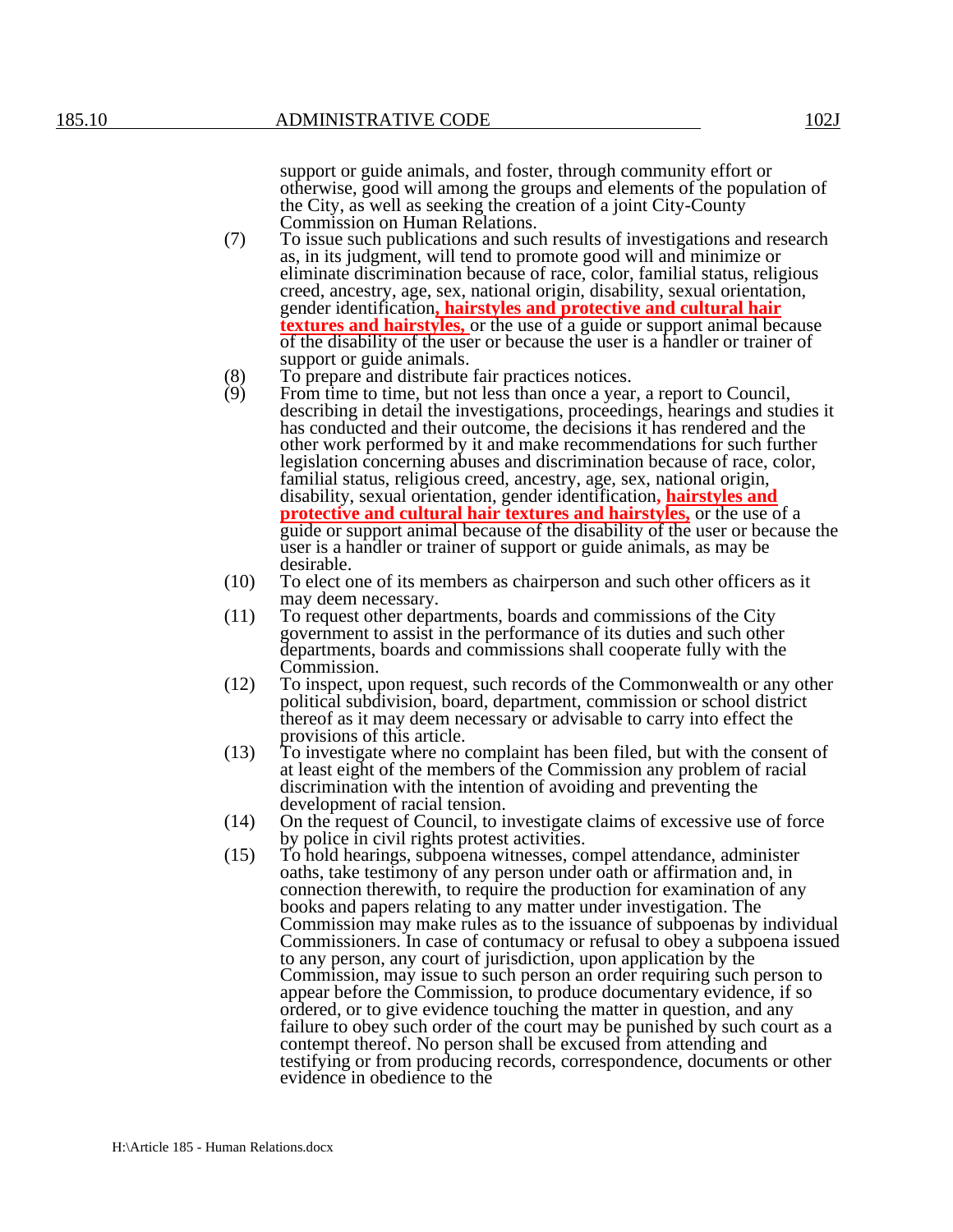subpoena of the Commission or of any individual Commissioner, on the ground that the testimony or evidence required of him may tend to incriminate him or subject him to a penalty or forfeiture, but no person shall be prosecuted or subjected to any penalty or forfeiture for or on account of any transaction, matter or thing concerning which he is compelled after having claimed his privilege against self incrimination, to testify or produce evidence, except that such person so testifying shall not be exempt from prosecution and punishment for perjury committed in so testifying. The immunity herein provided shall extend only to natural persons so compelled to testify. (Ord. 10-2017. Passed 5-2-17.)

#### 185.11 PROCEDURE.

(a) Any person claiming to be aggrieved by an alleged unlawful discriminatory practice, may make, sign and file with the Commission a verified complaint in writing which shall state the name and address of the persons alleged to have committed the unlawful practice and the particulars thereof. The complaint shall also contain such other information as may be required by the Commission. The Commission, upon its own initiative, may in like manner sign and file a complaint. The complainant shall have the power to fairly and reasonably amend any complaint, and the respondent shall have the like power to amend an answer. The Commission's right to amend a complaint is hereby limited to those complaints initiated and filed by the Commission.

(b) After the filing of any complaint the Commission shall make a prompt investigation. In the conduct of such investigation the Commission may issue subpoenas to any person to furnish information, records and other documents. The Commission must commence proceedings within thirty (30) days of receipt of the complaint. The Commission shall complete its investigation of a complaint within 100 days of receipt of the complaint, unless otherwise impracticable and, then, upon written notification and explanation of such impracticability to all parties. Administrative disposition of a complaint shall be within one (1) year of its filing and, if otherwise impracticable, upon written notification to all parties of the reasons for such impracticability.

(c) At the time of filing a complaint, the Commission shall advise the complainant of the time limits and choice of forums and advise the respondent of procedural rights.

(d) Upon the filing of a complaint, the Commission shall send a copy of the complaint to the complainant and to the named respondent within ten (10) days from the date of docketing the complaint, unless otherwise required by the Fair Housing Act.

(e) A respondent shall file a written, verified answer to the complaint within thirty (30) days of service of the complaint, unless otherwise required by the Fair Housing Act. The Commission, upon request of the respondent, may grant an extension of not more than thirty additional days, unless otherwise required by the Fair Housing Act.

(f) If after thirty (30) days (in no case more than sixty  $(60)$  days with an extension granted by the Commission) a respondent fails to answer the complaint, the allegations contained within said complaint will be deemed admitted by respondent and the Commission will proceed as if respondent had filed an answer admitting the allegations contained within the complaint.

(g) After service of the complaint, the Commission shall encourage voluntary and informed predetermination settlements between parties.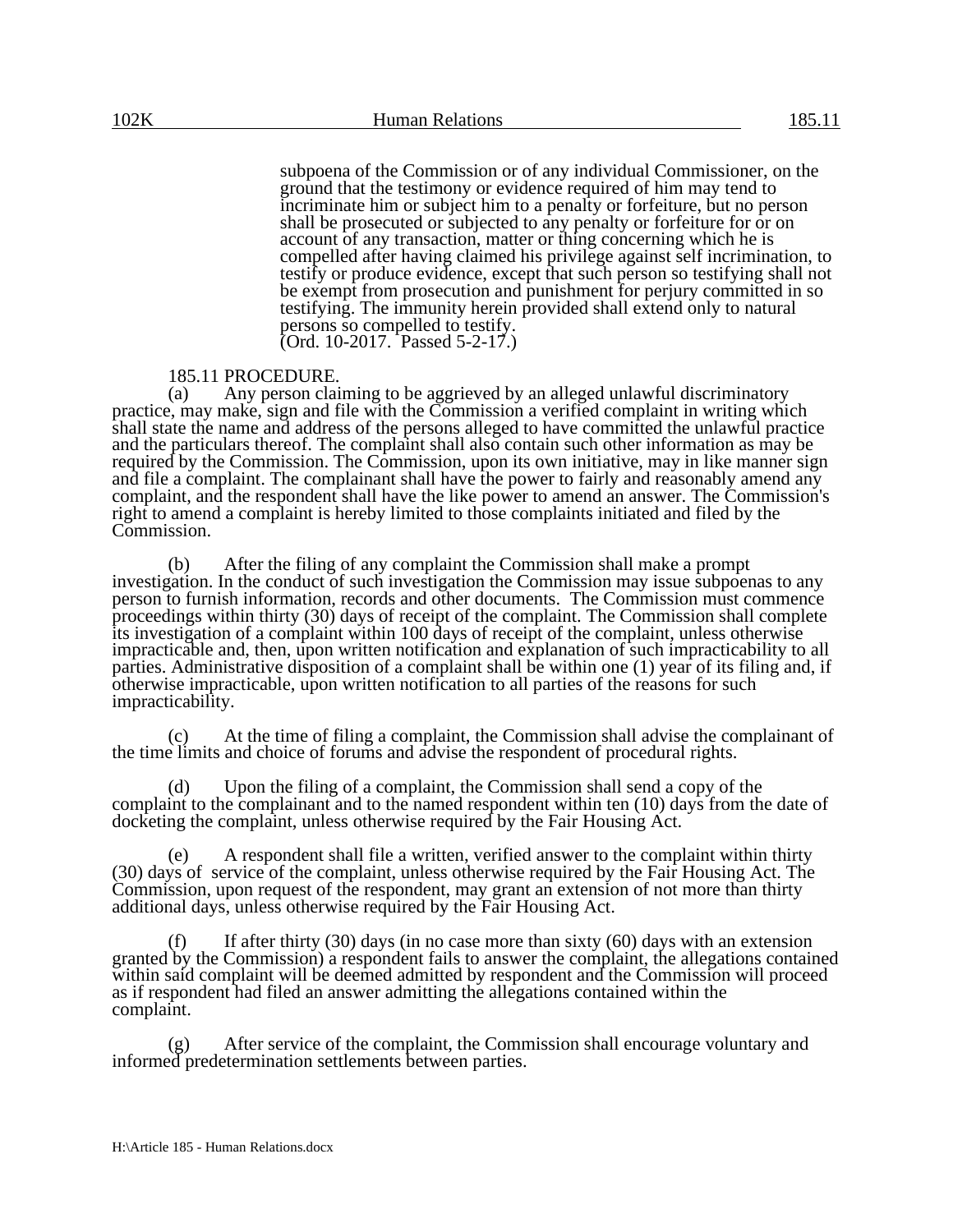(h) If it is determined after such investigation that there is no basis for the allegations of the complaint, the Commission shall, within ten (10) days from such determination, cause to be issued and served upon the complainant written notice of such determination. The notices shall also state that the complaint will be dismissed unless within ten (10) days after such service the complainant or his attorney file, with the Commission, a request for a review hearing. The Commission shall, upon request for such a hearing, provide the complainant and his attorney, if any, an opportunity to appear before the Commission, a member thereof or a staff representative of the Commission, at the election of the Commission to present such additional information as may be available to support the allegations of the complaint. If, after such a hearing, the Commission or its representative determines that there is no basis for the allegation the complaint shall be dismissed and there shall be no appeal from such a decision.

(i) If the Commission, after investigation, determines that probable cause exists, the Commission shall promptly issue a charge and immediately endeavor to eliminate the unlawful practice complained of by conference, conciliation, and persuasion. Any conciliation agreement arising out of conciliation efforts by the Commission shall be an agreement between the respondent and the complainant and shall be subject to the approval of the Commission. Each conciliation agreement shall be made public unless the complainant, respondent, and Commission all agree that disclosure is not required to further the purposes of this article.

If the Commission, in its discretion, finds it is not possible to eliminate such unlawful practices by persuasion, the Commission shall cause to be issued and served a written notice, together with a copy of such complaint as originally filed or as the same may have been amended by the Commission, requiring the respondent to answer the charges of such complaint at a hearing before the Commission at a time and place to be specified in such notice. The Commission may designate one or more of its members to preside at such meeting, or it may at its election conduct such hearing en banc.<br>(1) Whenever notice of

Whenever notice of a hearing has been given under this subsection, either party may elect to have the claim asserted in the complaint decided in a civil action brought under the original jurisdiction of the Court of Common Pleas of York County. The written notice of the Commission shall inform the parties of this right. An election must be made within twenty (20) days after receipt of the notice of hearing. If an election for civil action is made by either party, the Commission shall, within thirty (30) days from the date of election, commence and maintain a civil action on behalf of the complainant.

(k) The case in support of the complaint shall be presented to the Commission by its attorney or by a member of its staff. The respondent may file a written verified answer to the complaint and appear at such hearing in person or with counsel. The Commission shall not be bound by the strict rules of evidence prevailing in courts of law or equity. The testimony taken at the hearing shall be under oath and shall be recorded by a stenographer which shall be transcribed if necessary.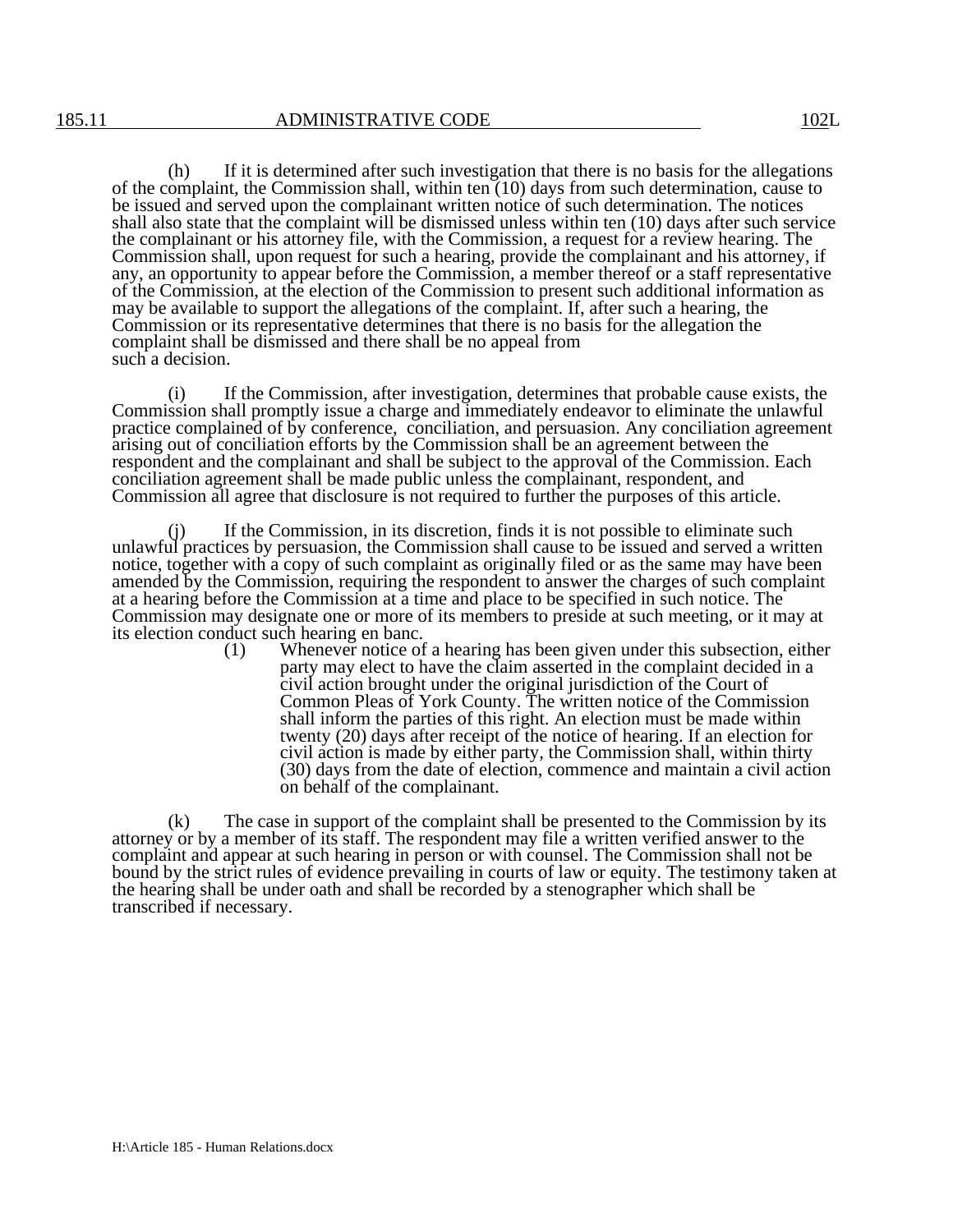(l) If, upon all the evidence at the hearing, the Commission finds that the respondent has been engaged in or is engaged in any unlawful practice, the Commission shall state its findings of fact and shall issue and cause to be served on the respondent an order requiring the respondent to cease and desist from such unlawful practice or practices and to take such affirmative action, including, but not limited to hiring, reinstatement or upgrading of employees, with or without back pay, restoration to membership in any respondent labor organization, or the extension of full, equal and unsegregated accommodation, advantages, facilities and privileges to all persons, and/or such other equitable and civil remedies including but not limited to compensatory damages, attorney's fees, out-of-pocket expenses, costs, and the assessment of a civil penalty as available under the Pennsylvania Human Relations Act, Act of Oct. 27, 1955,  $(P.L. 744, No. 222)$ , as amended, as, in the judgment of the Commission, will effectuate the purpose of this article, and including a requirement for report of the manner of compliance.

(m) If, upon all the evidence, the Commission finds that the respondent has not engaged in any unlawful practice, the Commission shall state its findings of fact and shall dismiss the complaint. Notice of such action shall be given to the complainant and respondent.

(n) Any complaint filed pursuant to this section must be so filed within 180 days after the alleged act of discrimination, unless otherwise required by the Fair Housing Act. Any complaint may be withdrawn at any time by the party filing the complaint.

(o) In all situations which may require prompt judicial relief, including those situations when it appears that a housing unit or units involved in a complaint may be sold, rented or otherwise disposed of before a determination of the case has been made, and the Commission shows probable cause for the complaint, the Court of Common Pleas of York County may issue an injunction restraining the complained of activity, including injunction of the sale, rental or other disposition of the unit or units except in compliance with the order of court. The court may attach to any such injunction granted such other conditions as it deems proper. Such injunction, if issued, shall be of no more than thirty (30) days duration. If an extension of time is required, this extension may be granted at the discretion of the court but a reasonable bond may be required by the court before granting such extension.

(p) In cases involving a claim of discrimination, if a complainant invokes the procedures set forth in this article, that individual's right of action in the courts of the Commonwealth shall not be foreclosed. If the court finds that the respondent has engaged in or is engaging in an unlawful discriminatory practice charged in the complaint, the court shall enjoin the respondent from engaging in such unlawful discriminatory practice and order affirmative action which may include, but is not limited to, reinstatement or hiring of employees, granting of back pay, compensatory or punitive damages, attorney's fees, or any other legal or equitable relief as the court deems appropriate.

(Ord. 9-98. Passed 9-15-98.)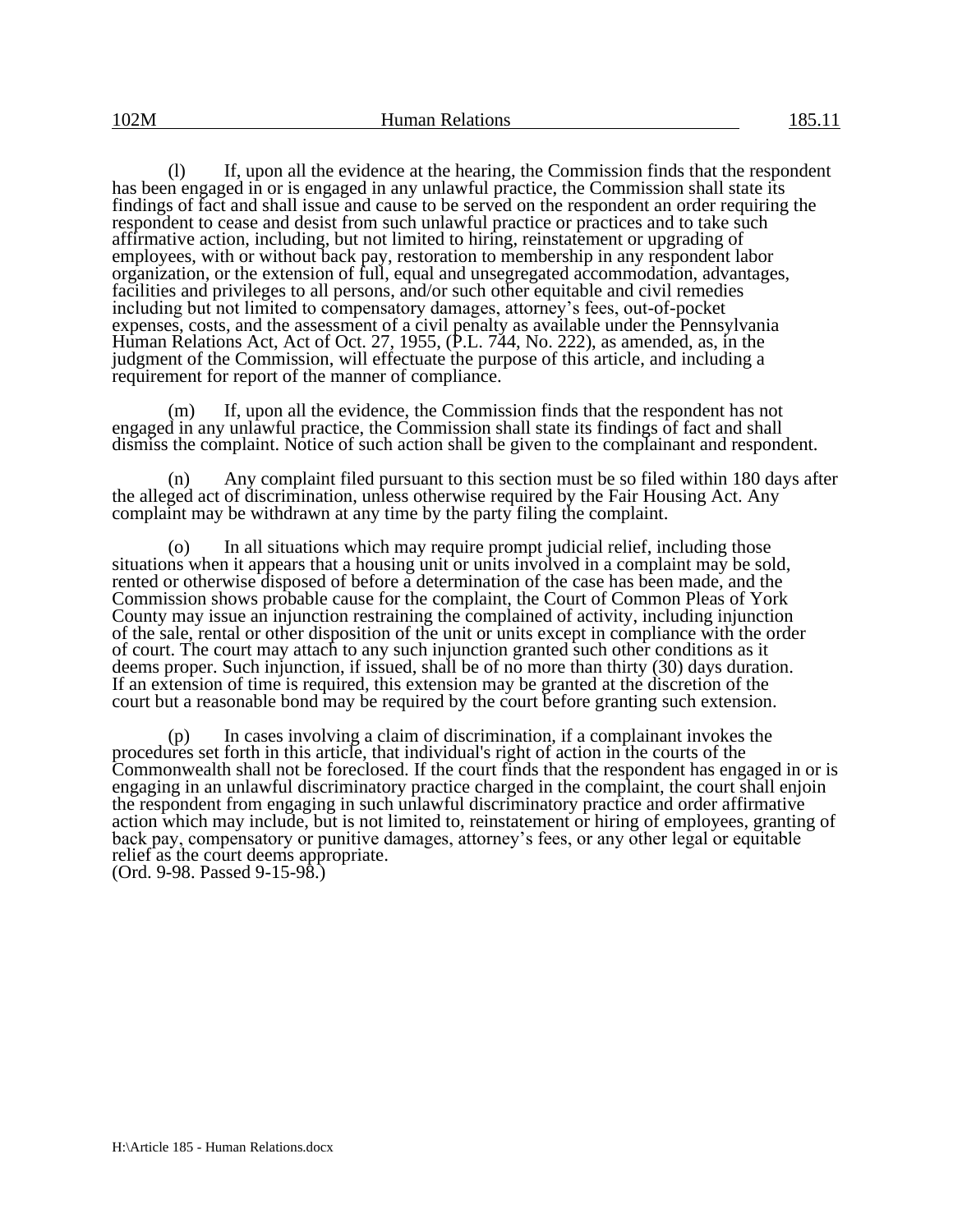# 185.12 ENFORCEMENT AND JUDICIAL REVIEW.

The complainant, the City or the Commission may secure enforcement of the order of the Commission or other appropriate relief by the Court of Common Pleas of York County. When the Commission has heard and decided any complaint before it, enforcement of its order shall be initiated by the filing of a petition in such court, together with a transcript of the record of the hearing before the Commission, and issuance and service of a copy of such petition as in proceedings in equity. When enforcement of a Commission order is sought, the court may make and enter, upon the pleadings, testimony and proceedings set forth in such transcript, an order or decree enforcing, modifying and enforcing as so modified, or setting aside, in whole or in part, the order of the Commission, and the jurisdiction of the court shall not be limited by acts pertaining to equity jurisdiction of the courts. Any failure to obey an order of the court may be punished by such court as a contempt thereof. A final order entered by the Commission is an appealable order.

(Ord. 9-98. Passed 9-15-98.)

#### 185.13 CONFLICT.

When a provision of this article is found to be in conflict with a provision of any other City ordinance, or any regulation issued under the authority of such ordinance, the provisions which establish the higher standard for the protection of health, safety and welfare shall prevail. (Ord. 9-98. Passed 9-15-98.)

#### 185.14 AUTHORIZATION TO RECEIVE DONATIONS.

The authorization and appropriation of public funds to the Human Relations Commission shall not preclude the Commission from accepting donations, to be used in administering this article, from any other sources, public or private. (Ord. 9-98. Passed 9-15-98.)

#### 185.15 ADDITIONAL COVERAGE.

County government or other governmental subdivisions of York County may elect to be affiliated with the Commission in accordance with the following procedures:

- (a) A statement of intent and a record of the proceedings shall be certified to the City Solicitor by a representative of the governmental unit seeking affiliation.
- (b) Amendments to this article shall be drafted by the representatives of Council, the Commission and the governmental unit electing to affiliate, in order to resolve problems of affiliation relating to financial support, representation, reporting changes in name and other relationships.
- (c) The governmental unit electing to affiliate shall, after the conditions of participation have been agreed upon by their representatives as provided in subsection (b) hereof, transmit to the City Solicitor the resolutions and proceedings of the governmental subdivision, stating the conditions of affiliation.
- (d) Upon acceptance of such affiliation by Council, by resolution duly adopted by it which includes the conditions of affiliation, the provisions of this article shall be applicable to such governmental unit, in accordance with the conditions of affiliation.

(Ord. 9-98. Passed 9-15-98.)